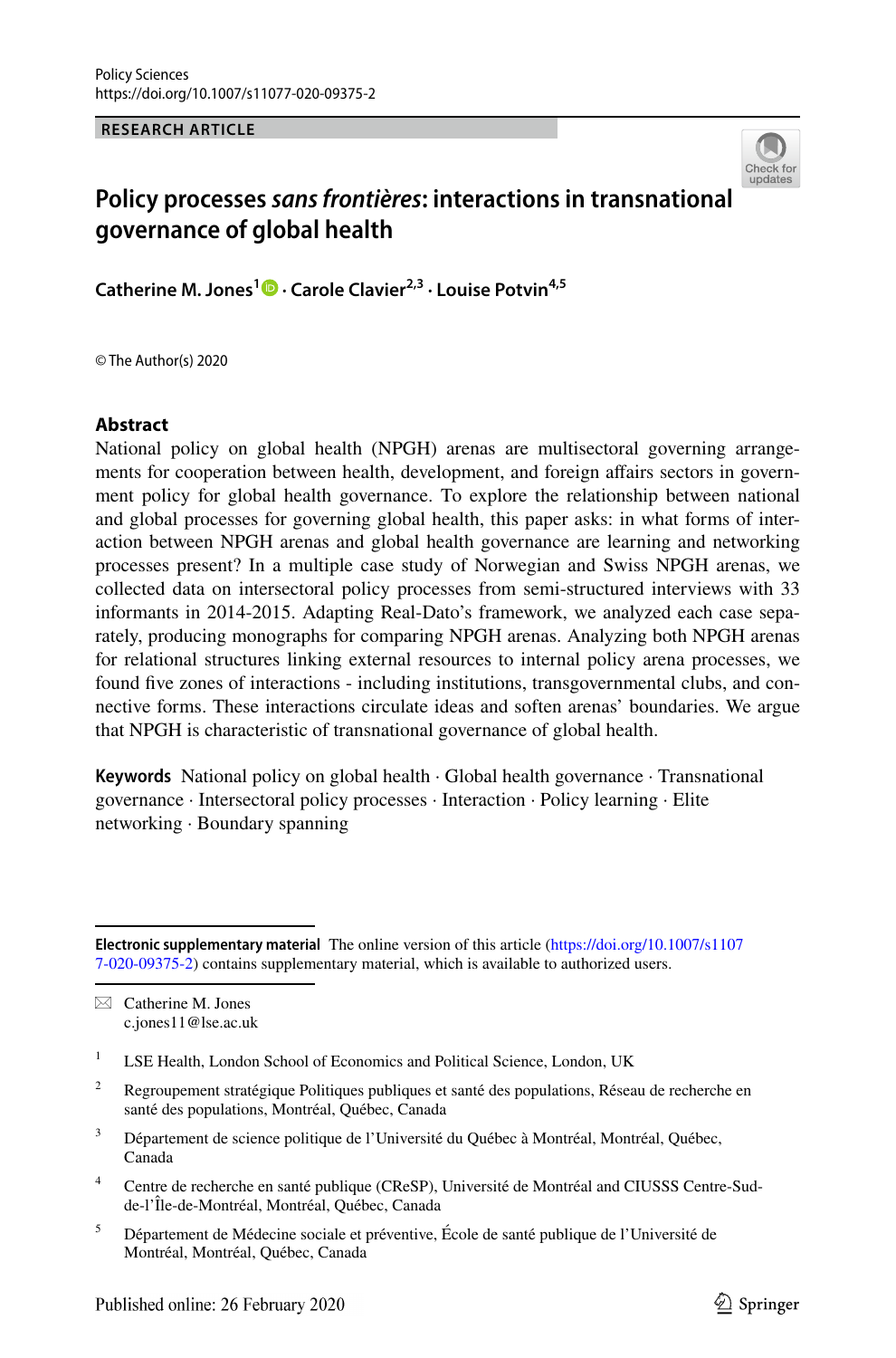## **Introduction**

The proliferation of global health actors over the past two decades has produced a dense and diverse landscape of organizations involved in global health governance. Global health governance {GHG} is a set of formal and informal processes, operating beyond state boundaries, through which actors participate in steering, coordinating, and fnancing collective action on health and disease in populations around the world (Dodgson et al. [2002;](#page-16-0) Lee and Kamradt-Scott [2014](#page-17-0); Ng and Ruger [2011](#page-17-1)). As a concept, GHG is used both analytically and normatively, referring to processes for health governance in a globalized world, global institutions' impact on health and its determinants, and arrangements for collectively establishing and meeting global health goals (Lee and Kamradt-Scott [2014](#page-17-0)). As a system, GHG comprises actors broadly categorized as public/private, state/non-state, or with old/new status, such as: UN agencies, public-private partnerships, philanthropic foundations, NGOs, development banks, think tanks, academic institutions, and governments (Youde [2012](#page-19-0); Harman [2012](#page-16-1); Clinton and Sridhar [2017a](#page-16-2)). However, within this evolving GHG scenery wherein non-state and private actors have gained prominence (Hofman et al. [2015;](#page-16-3) Ng and Ruger [2011](#page-17-1); Szlezak et al. [2010](#page-18-0)), Ricci ([2009\)](#page-18-1) notes that the role of the state has been underemphasized in the contemporary literature.

State actors from high-income countries (e.g. OECD Development Cooperation Committee members) are generally analyzed regarding their roles as donors (McCoy et al. [2009;](#page-17-2) Piva and Dodd [2009](#page-18-2); Ravishankar et al. [2009\)](#page-18-3). Even within the mosaic of funding from new, non-traditional donors (Schäferhoff et al. [2014;](#page-18-4) Harman and Williams [2014](#page-16-4)), 73% of official development assistance for health is from states (Moon and Omole [2017](#page-17-3)). But the state has a critical role to play as a global health governor, beyond that as a global health financier. Schrecker [\(2012](#page-18-5)) warns that confining our focus on complex institution building at the global level deters much needed attention from the policy processes and agency of state actors and national governments. The role of the state should not be understood as one that is diminishing relative to that of other actors in the GHG system, but rather it should be understood with regard to its interactions with other actors in the system (Dodgson et al. [2002](#page-16-0); Ricci [2009;](#page-18-1) Davies [2010](#page-16-5); Sandberg et al. [2016](#page-18-6)).

National policies on global health {NPGH} are public policies on global health matters involving collaboration between health and foreign afairs ministries. Switzerland's *Swiss Health Foreign Policy* (2019, 2012, 2006) has been identifed as the frst example of an inter-ministerial agreement adopted on objectives for a national global health strategy (Kickbusch et al. [2007\)](#page-17-4). Other examples include the U.K.'s *Health is global: UK Government Strategy* (2008), the Norwegian *White Paper on Global health in foreign and development policy* (2012), Germany's *Shaping global health – taking joint action – embracing responsibility* (2013), Japan's *Global Health Policy* (Okada [2010\)](#page-17-5), and France's *Strategy for Global Health* (2017). Descriptions of these global health strategy documents underscore the disposition of diplomacy and policy formulation to integrate heath and foreign policy in multisectoral arrangements for global health at the national level (Kanth et al. [2013;](#page-17-6) Hein and Kickbusch [2012](#page-16-6); Kickbusch et al. [2007\)](#page-17-4), but little is known about how these interact with processes in the GHG system at large outside of global health diplomacy instruments and practices (Ruckert et al. [2016;](#page-18-7) Kickbusch [2013](#page-17-7)). Yet, there is nascent knowledge about policy processes to develop such documents (Gagnon and Labonte [2013;](#page-16-7) Aluttis et al. [2015](#page-15-0)). A comparison of the NPGH documents adopted in Norway and Swit-zerland showed that these policies target actors in the GHG system (Jones et al. [2017b](#page-17-8)). NPGH arenas are multisectoral governing arrangements wherein actors from health,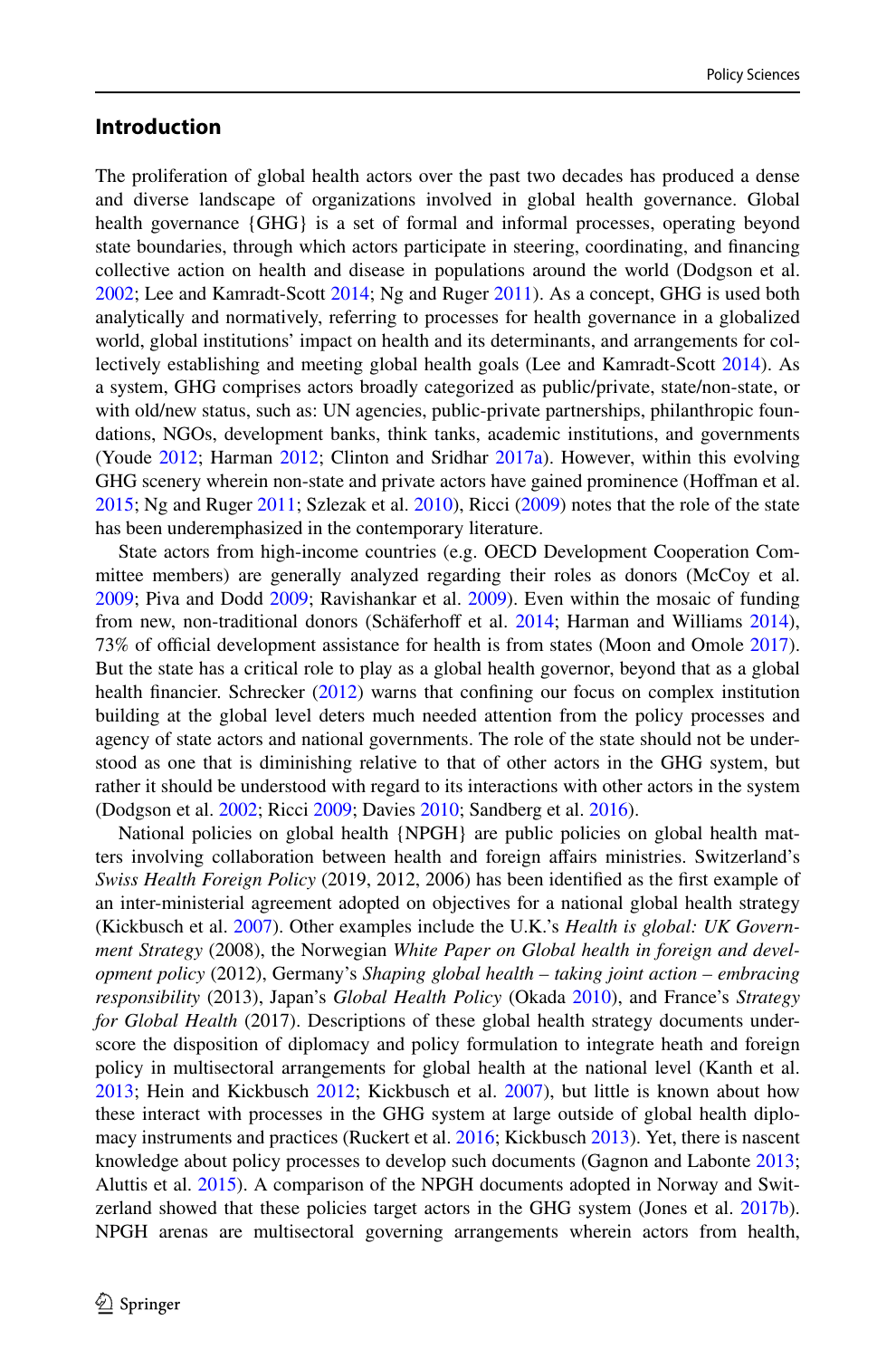development, and foreign afairs sectors interact in policy action situations to make decisions about the government's work in global health and its governance (Jones et al. [2017a](#page-17-9)). Various rules-in-use by actors for micro-processes (e.g. coordination, information sharing, and negotiation) within NPGH arenas establish ranks and relationships of power between diferent policy sectors interacting on behalf of the state in global health. For example, the rules in the Norwegian NPGH action arena designated a leading role to the foreign afairs sector and a supporting one to the health sector, except in matters concerning WHO afairs (see Appendix A in supplementary material). Alternatively, the Swiss NPGH arena depended on a core group of four sectors that share power in decision-making, with public health as a linking sector between them (see Appendix B in supplementary material).

As global health policy-making is carried out by actors operating at diferent levels of governance within a shared timeframe, the relationships between policy processes at various scales constitute elements for exploring infuences on decision-making in these arenas. The problem is that these relationships may be invisible to global health policy practitioners, in particular when these relationships are built through the involvement of actors from policy sectors other than their own. This relational problem is central to polycentric governance of global health (or other policy regimes of global scope like climate change) because policy development and action at one level may not be independent of a combination of infuences (cooperation or competition) from others (Tosun [2017](#page-18-8); Gautier et al. [2018\)](#page-16-8). Knowledge about potential interdependencies between global/foreign and national/ domestic public policy processes pertaining to GHG may beneft policy scholars and practitioners to learn how national policy-makers from diferent sectors engage in GHG and where are the interfaces between GHG and national-level decision-making on state action in global health. Based on two in-depth case studies of Norwegian and Swiss NPGH arenas, this paper aims to explore the relationship between processes at national and global decision-making levels on matters of global health.

## **Theoretical approach**

Drawing from a review of empirical literature in health and social sciences on the relationship between global and national level policy processes, we conceptualized this relationship as top-down with the global arena infuencing national arenas - in particular through the circulation of policy ideas in GHG as one explanation of policy change in NPGH (Jones et al. [2017a\)](#page-17-9). Thus, our conceptual framework for this study, based on Real-Dato's synthetic framework (Real-Dato [2009\)](#page-18-9), positioned external mechanisms of policy change as a directional force from the global arena on to the national one (Jones et al. [2017a\)](#page-17-9). We used literature on how ideas afect policy change to inform our selection and understanding of potential mechanisms by which the global arena infuences NPGH policy arenas (Campbell [2002](#page-15-1); Béland [2009](#page-15-2)). Mechanisms are defned as relational concepts to understand how levels of NPGH and global arenas relate (Falleti and Lynch [2009](#page-16-9)). We selected policy learning and networking as mechanisms because both suggest that the circulation of ideas and instruments between actors may explain processes for policy change and outcomes of policy change.

Policy learning is a cognitive process by which ideas are mobilized for policy change. Policy learning refers to using past and current experiences to inform ideas and policyrelevant knowledge of actors for decision-making at the collective choice level (Real-Dato [2009\)](#page-18-9). Policy literature proposes various types of learning such as political, social,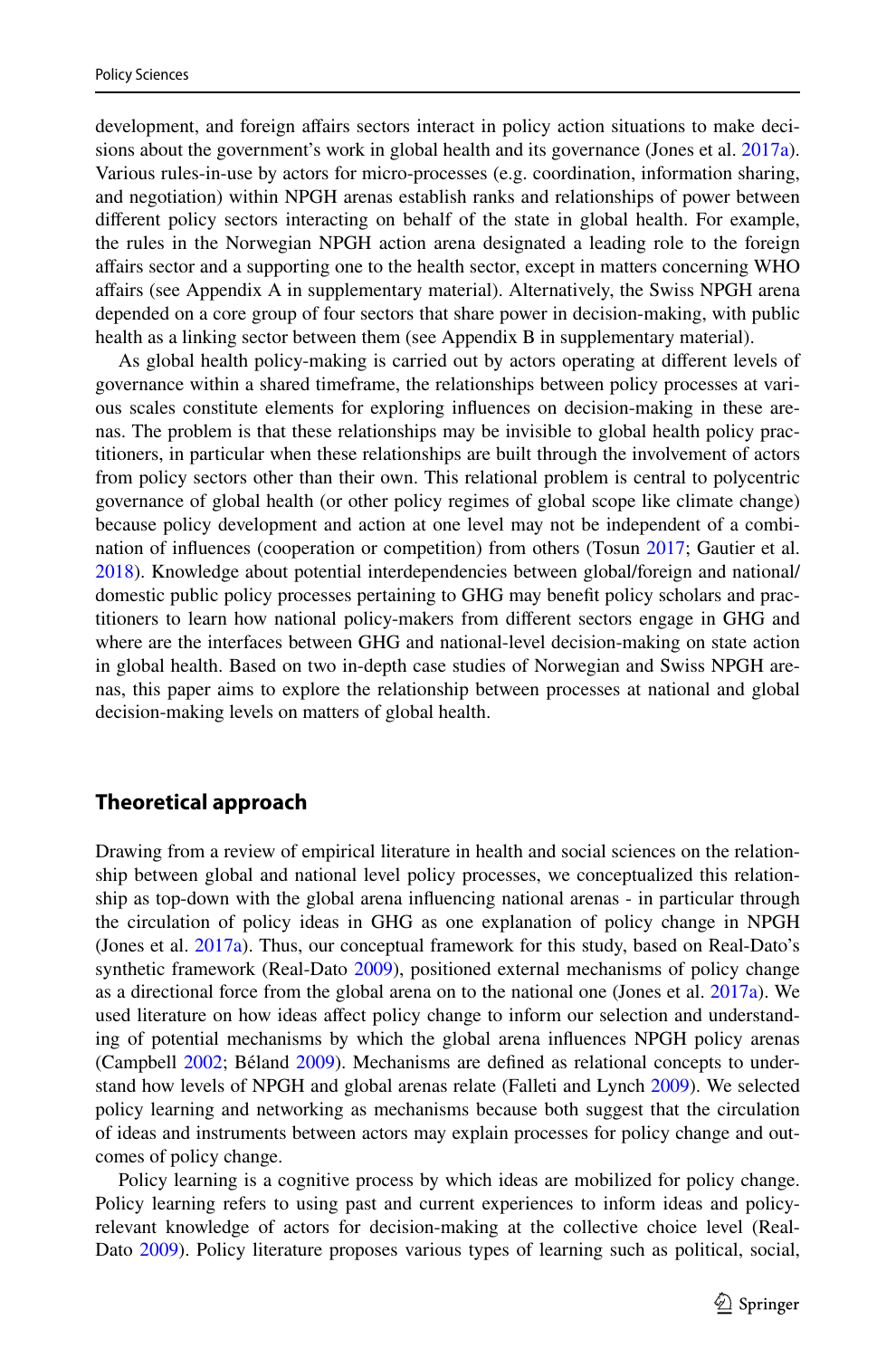policy-oriented, or government learning and lesson-drawing (Bennett and Howlett [1992](#page-15-3)). Learning objectives refect diferent kinds of change for doing policy: procedural (adjustments for organizational change), instrumental (lessons for programmatic change), or systemic (frameworks for paradigmatic change) (Bennett and Howlett [1992](#page-15-3); May [1992](#page-17-10), [1999;](#page-17-11) Howlett and Ramesh [2002](#page-17-12); Hall [1993\)](#page-16-10). This literature also distinguishes intentional from reactive learning (Bennett and Howlett [1992\)](#page-15-3). For Hall (Hall [1993](#page-16-10)) learning is deliberate, by questioning previous policy successes or failures and learning from their consequences to adjust policy objectives and tools; whereas for Heclo [cited in (Howlett et al. [2009](#page-17-13))] learning is stimulated by the social context and policy environment, which incites a process to adapt and respond to external shifts.

Networking processes among actors from diferent government jurisdictions, international institutions, and epistemic communities contribute to the circulation of policy ideas and instruments (Legrand [2012](#page-17-14); Haas [1992](#page-16-11)). Elite networking often occurs within policy communities (e.g. experts inside or outside government) and between governments that share a particular issue of policy or professional interest (Bennett [1991](#page-15-4)). Elite networking also disseminates policy ideas because it connects actors with shared identities and concerns to policy learning (Bennett [1991](#page-15-4); Stone [2001](#page-18-10)). Although networking transports ideas between structures and across levels, institutions and political context mediate whether and how ideas are considered in policy (Béland [2009;](#page-15-2) Palier et al. [2010](#page-18-11)).

Through investigating both learning and networking, we aim to identify where these mechanisms for policy change may be operating to establish a relationship between NPGH action arenas and GHG. Specifcally, this paper asks: in what forms of interaction between NPGH arenas and GHG are learning and networking processes present?

## **Methods**

A multiple comparative case study of policy arenas prior to the adoption of NPGH in Norway and in Switzerland in 2012 was designed to answer this question, applying most similar systems design criteria for case selection (Jones et al. [2017b\)](#page-17-8). Informed consent was obtained from all participants in accordance with ethical guidelines.

#### **Data collection**

Purposive and snowball sampling was used to build a sample of relevant actors in each case as key informants. The sample was discussed and validated separately by case-specifc Context Advisory Groups, each group consisting of the frst and second author and one national expert on global health policy and governance for the respective case country. Based on similar studies (Gagnon and Labonte [2013;](#page-16-7) Aluttis et al. [2015\)](#page-15-0), we intended to recruit approximately 15 informants per case, including actors from the foreign afairs, health and development policy sectors. Semi-structured interviews were conducted with 19 informants from Norway and 14 from Switzerland between November 2014 and October 2015 (see Table [1](#page-4-0)). We asked informants about intersectoral policy situations and decisionmaking processes for NPGH during the period 2006-2012 before the formal adoption of policy documents. In addition to questions about how actors worked together in policy situations, we asked about infuences on processes to develop NPGH, and specifcally, whether anything from outside of the respective countries exerted infuence (i.e. If so, what? Where from? Who or which process contributed it? How was it used?). A diagramming technique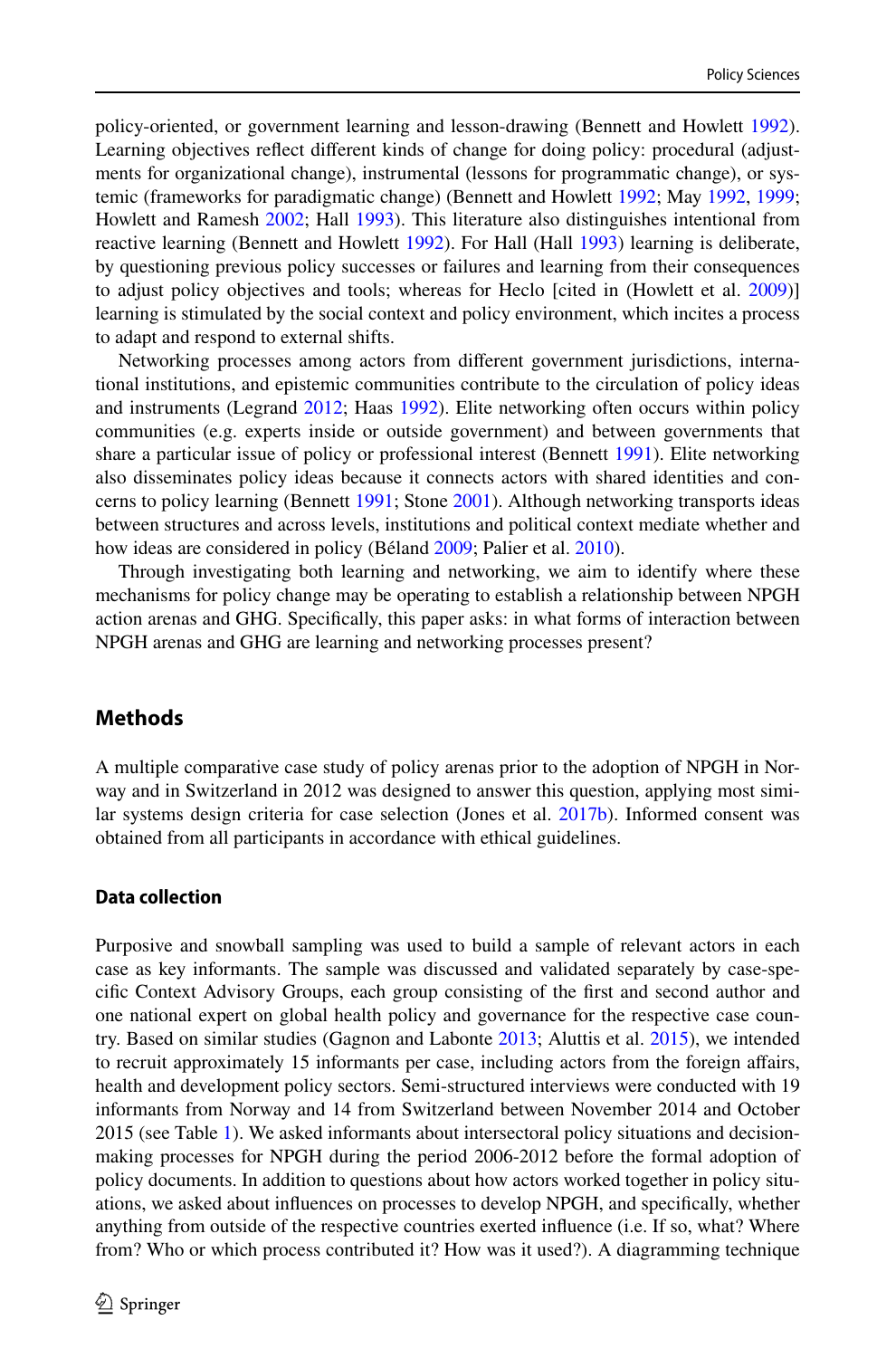| Actors' societal spheres (policy sectors)       | Key informants |            |  |
|-------------------------------------------------|----------------|------------|--|
|                                                 | Norwegian case | Swiss case |  |
| State actors (development-D)                    | 3              |            |  |
| State actors (health-H)                         |                |            |  |
| State actors (foreign affairs-FA)               | 4              |            |  |
| State actors (intellectual property/justice-IP) |                | 2          |  |
| Civil society actors (health-H)                 |                |            |  |
| Public actors (global health research-H)        | 4              |            |  |
| Private actors (global health research-H)       |                |            |  |
|                                                 | 19             | 14         |  |

<span id="page-4-0"></span>**Table 1** Informants classifed by actor's sphere and sector for each case

for graphic elicitation was used in the face-to-face interviews. With one exception, interviews were recorded (36+ hours of audio) and transcribed verbatim (543 pages of transcripts). Each case was analyzed separately to produce two monographs (see summaries in supplementary material). $<sup>1</sup>$ </sup>

#### **Data analysis**

These monographs provided a comparable construction of the two NPGH arenas to explore the mechanisms of learning and networking for similar or diferent forms of interaction with GHG (Collier [1993;](#page-16-12) Boussaguet and Dupuy [2014](#page-15-5)). Data on mechanisms of policy change related to external sources of infuence (e.g. institutions, ideas, instruments) on the internal policy process of NPGH. Mechanisms of policy change are non-deterministic relational concepts because they are mobile and work diferently in diferent contexts (Falleti and Lynch [2009\)](#page-16-9). Because the study defnes policy context as a composite of physical environment and ideational elements, context includes the social, scientifc/technical, and political fabric within which actors work. As such, contexts are elements of NPGH arenas, but they also span across boundaries of sovereign jurisdictions and geographical national borders. This has two implications for analysis: we did not analyze outcomes of mechanisms operating in the cases, and we looked for mechanisms of learning and networking in contexts that were relevant from informants' perspectives for understanding their government's work in global health, whether inside or outside the national arena.

According to Hassenteufel and Palier [\(2001](#page-16-13)), relational analysis seeks to connect the internal {national} and external {global} levels rather than place them in opposition with one another. Informed by their distinction between unilateral (seeking to understand how external factors impact NPGH arenas) and transnational (breaking with internal/external as opposing categories to understand the interactions between them) analyses (Hassenteufel and Palier [2001\)](#page-16-13), we searched our data for the relational structures that appeared to forge a connection between NPGH arenas and GHG. We use an interpretive schema of interaction to explore the zones that connected national and global level actors where learning or

<span id="page-4-1"></span><sup>1</sup> The full case monographs are available in Chapter 6 (Swiss case of NPGH action arena) and Chapter 7 (Norwegian case of NPGH action arena) of Jones' PhD dissertation (Jones [2017](#page-17-15)).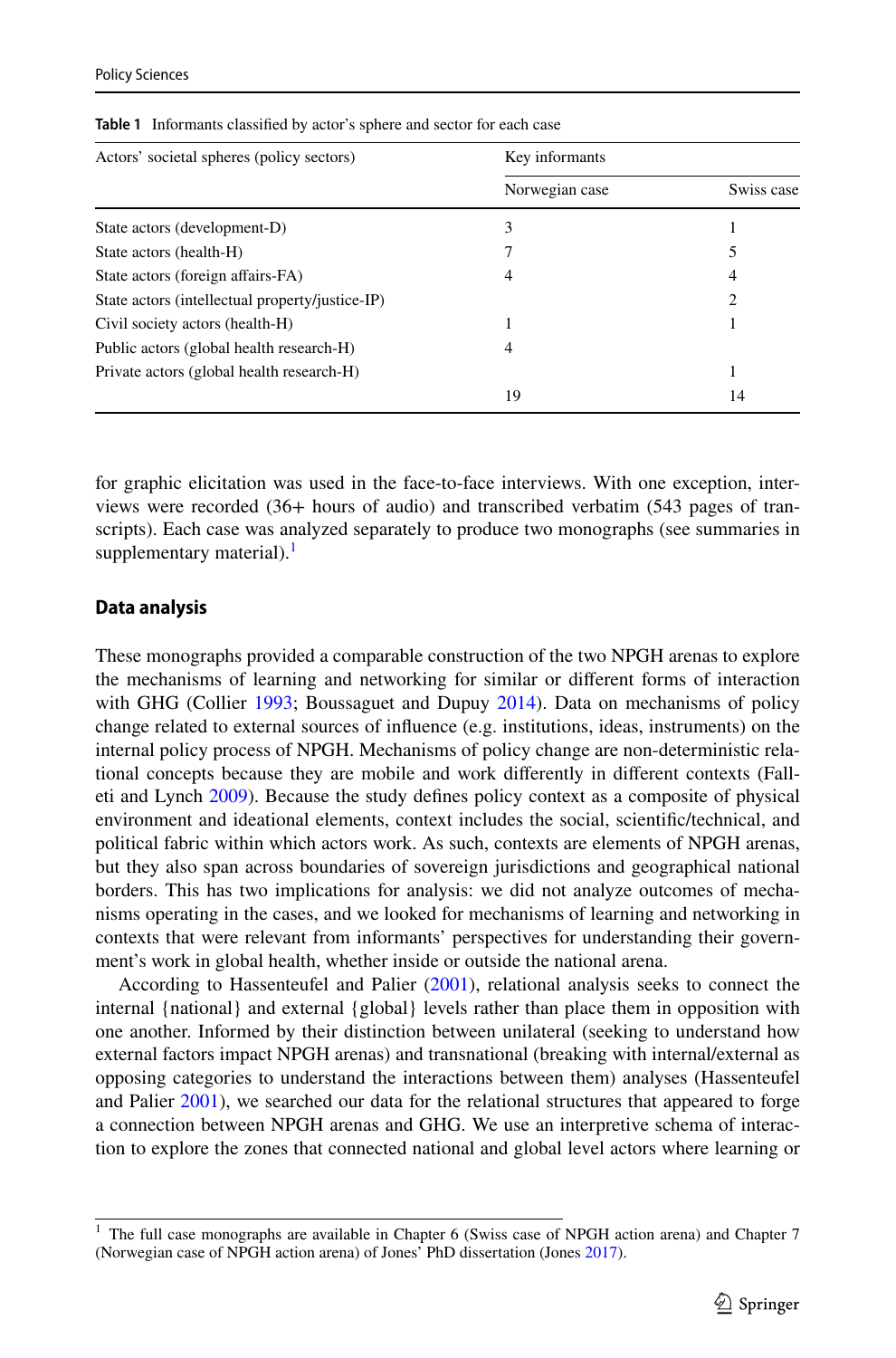networking mechanisms operate. We examined the resources (e.g. knowledge, programs, networks, frameworks) from outside the NPGH arenas refecting on their provenance, their proponents, and their prioritization. We also recognized learning when resources were linked to experiences and lessons for modifying policy practices. We highlighted data pointing to signifcant international meetings, institutions, initiatives, and partnerships in which informants signaled participation of actors from their NPGH arena.

## **Results**

Analyzing two NPGH arenas (hereafter referred to as Norwegian arena or Swiss arena), we found fve forms [F1-F5] of interaction between NPGH processes and the international context wherein mechanisms of policy learning and elite networking operate.

### **F1 Governing bodies of intergovernmental institutions for health**

We found policy learning processes operating in the interactions between the Swiss and Norwegian arenas and GHG when countries participated in the governance of international institutions responsible for health, namely the World Health Organization {WHO}. The World Health Assembly {WHA} and the WHO Executive Board {EB} were zones of interaction in both cases, appearing linked to refexive approaches of member states to reorganize their participation in WHO's governing bodies. During the 2000s, the politicization of the WHA stimulated learning for organizational change to include more senior politicians for authority in delegations. From WHA interactions, the NPGH arenas learned that their WHO delegates needed more diplomatic skills for negotiating, in addition to technical skills related to health and development.

There was this idea that it's an either/or thing. It's either foreign policy or health policy. Which in the case of WHO is no longer correct. The two spheres have really been blurred… and it's crucial that our two ministries work very closely together. It is much more politically driven. *Norwegian informant (H)*

Learning processes in the WHA prompted government innovations in foreign afairs administration, like health expertise for diplomatic posts and WHO liaison staff in permanent missions. In the Swiss arena, learning supported the creation of a health sector desk in the political division of the Federal Department of Foreign Afairs, nomination of healthdedicated personnel in the Permanent Mission of Switzerland to Geneva, development of health diplomacy training for health attachés in embassies, and establishment of Ambassador for Global Health title.

When I started, the missions in Geneva had no one specifcally trained in or assigned to health. Now, that is almost standard. *Swiss informant (H)*

In the Norwegian arena, the organization of the Permanent Mission of Norway to Geneva refects intersectoral cooperation on health with diplomatic councilors for WHO matters from both health and foreign affairs ministries.

The Swiss arena experience showed that without "any [interdepartmental] governance process and coherence procedure, you may not properly defend your interests on the international level." *Swiss informant (IP)* The ideas for inter-ministerial cooperation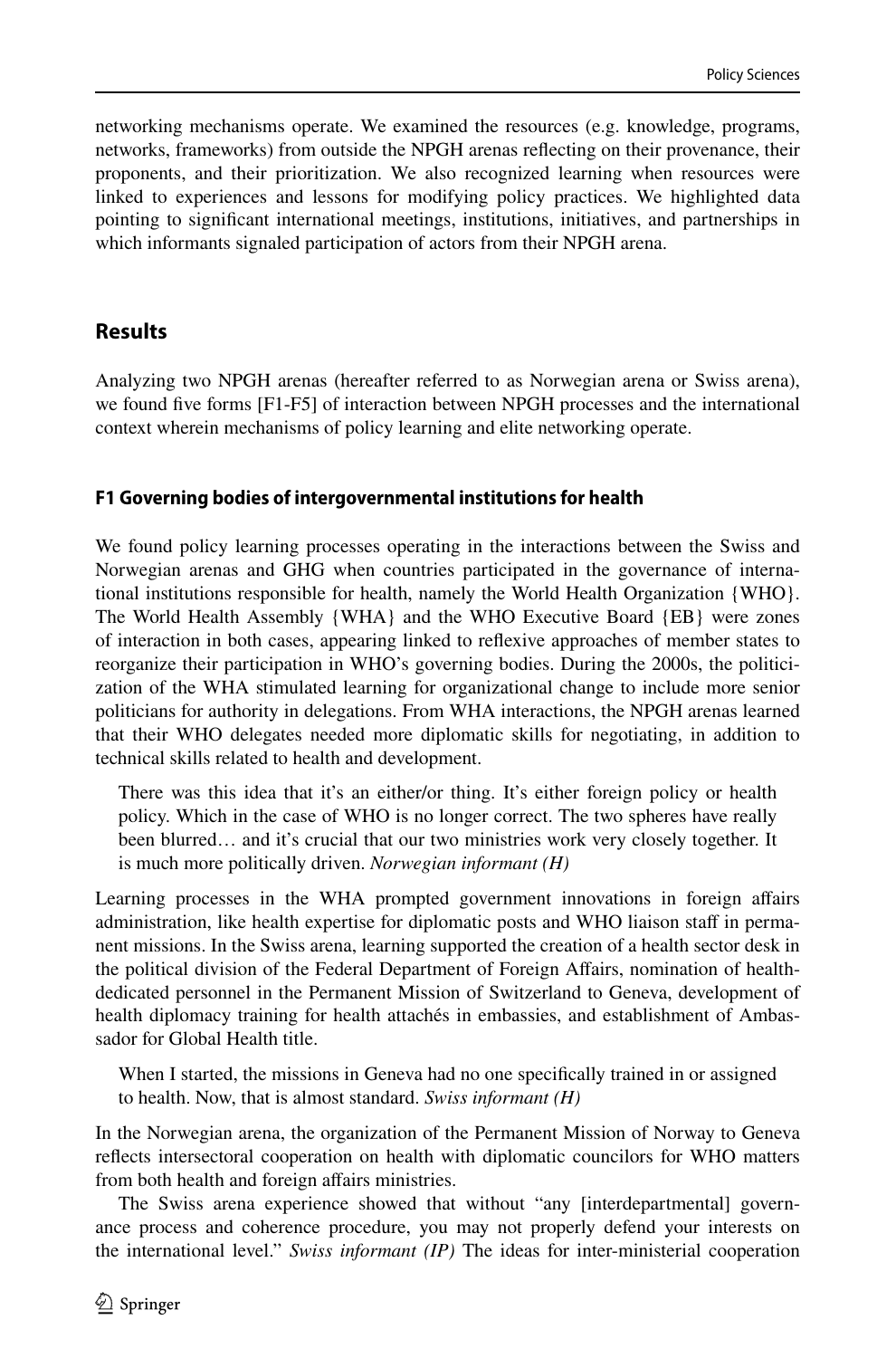instruments in the Swiss arena were fostered by Swiss actors' deliberate learning from the conficts between sectors in WHO governing bodies.

The starting point of the *Swiss Health Foreign Policy*, and the really disturbing point was particularly in the context of the WHA, that representatives of diferent branches of the Swiss government had very diferent views on things. It really crystallized around the question of Nestle and baby food. *Swiss informant (H)*

The interactions in matters of WHO governance constituted learning processes for the Swiss and Norwegian arenas to refect on organization and representation of the sectoral dimensions of cooperation in the delegations, and to establish rules for preparing, taking, and administering WHA decisions between sectors that were necessary to manage onsite demands during the assembly. The NPGH arenas in both cases held multisectoral information meetings before each WHA and EB meeting in addition to specifc delegation meetings.

We have the WHO Forum prior to the WHA in May, the EB in January, and the European Regional Committee in September. We go through the main topics for these WHO meetings and agree on which agency takes responsibility to develop issue papers. We go very strategically through the agenda, prioritizing items, so people going to the meetings are well prepared when it comes to the topic's background and questions, and with the Norwegian position. *Norwegian informant (H)*

Similarly, in the Swiss arena, learning in this interactive space triggered processes for defning united positions in advance, rather than assembling a collection of sectoral ones. This represents a major shift from the preparatory processes for WHA before the coordinated approach was institutionalized through the Swiss arena.

We did not even have a preparatory meeting in Bern before the WHA. We just went to Geneva and the diferent parts of the delegation met in the hall before the assembly started. And then, sometimes we realized that we had major issues where we disagreed. That was very difficult because someone had to call the Ministry of Foreign Afairs about what to do. *Swiss informant (H)*

From the Swiss arena's perspective, the WHO governing bodies are interactive spaces for policy-oriented learning because governing bodies validate and circulate global norms for national adaptation. As one *Swiss informant (FA)* said, "the WHO agenda strongly infuences the priority topics" deliberated in the Swiss arena. The agendas of formal meetings of interdepartmental groups also included topics from international organizations for which health is not the focus, such as World Intellectual Property Organization.

In addition to the annual WHA, the biannual EB generated frequent interactions between NPGH arenas with a smaller group of representatives from 34 member states and the WHO secretariat. Norway and Switzerland had representatives serving terms on the EB between 2010-2013 and 2011-2014, respectively. The EB gave NPGH arenas a unique platform in addition to the WHA to showcase their contributions and priorities and to connect with actors with similar interests and ideas.

The Norwegian arena established a WHO strategy group in 2008 to prepare joint health and foreign policy objectives and working methods for its EB term. The Norwegian term increased visibility of the Norwegian arena's work to international actors. The Norwegian arena strategically used the  $65<sup>th</sup>$  WHA in May 2012 to announce its official policy document (*White Paper on Global health in foreign and development policy*), having consulted with select partners about its content during the EB and WHA meetings of 2011. The 2012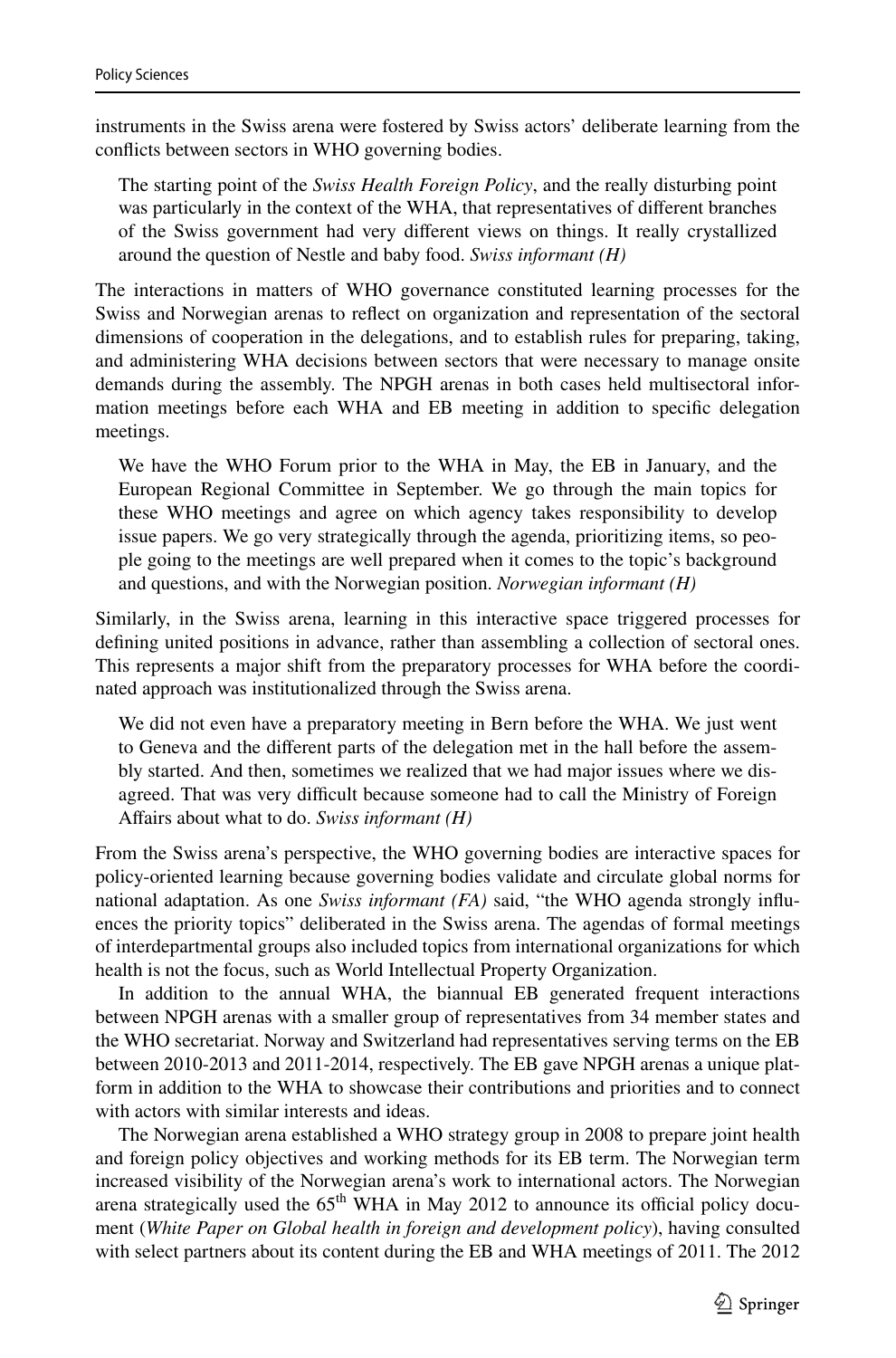session was the last WHA held during Norway's EB term, and it coincided with Margaret Chan's appointment for a second term as WHO Director General following her nomination by the EB. As a form of interaction, the EB supplied opportunities for strengthening networks with allies, and for embedding social learning through the Norwegian arena's promotion of its foreign policy approach to GHG in WHO.

The magnitude of that White Paper's adoption by the Parliament became clear to us throughout the process, referring to why we considered Norway a proper member of WHO because of our massive global health effort and pointing to where we wanted to move forward. We said, "This is the forum, we need to backup the head of the WHO in saying that global health is actually about foreign policy." Norway has to be there. *Norwegian informant (FA)*

## **F2 Governance of global public‑private health partnerships**

Norway's involvement in establishing global health initiatives and its representation on their governing boards constituted a signifcant form of interaction between its NPGH arena and the international context, which was not mentioned in Swiss data. Global health initiatives use public-private partnership models to advocate, fund, and/or implement interventions for disease-specifc programs. Networking of political and knowledge elites in international organizations was formative for their interactions in public-private partnerships for health where learning increased political capital in the Norwegian arena.

Jonas Gahr Støre, who later became Minister of Foreign Afairs, was Gro H. Brundtland's right hand in WHO. At the same time Jens Stoltenberg's appointment to GAVI's board (2001-2005) was facilitated. So when Stoltenberg became the Prime Minister (again in 2005), he had been a GAVI board member, bringing that sphere with him and all the low-hanging fruits of success from putting money into vaccines for saving children. *Norwegian informant (FA)*

The involvement of Norwegian politicians in the governance of global health initiatives like GAVI connected policy learning directly to the political context of the Norwegian arena. Using elite networking to help place Norwegian politicians (i.e. Jens Stoltenberg and Dagfnn Høybråten) into such roles also supported policy learning useful for them in Norway. Høybråten, elected as a Board member of GAVI in 2006 (replacing Stoltenberg who became Prime Minister in 2005), was Chair of the GAVI Board from 2011-2015 during which time he was also a member of the Parliament's Foreign Afairs and Defense Standing Committee from 2006-2013 and its spokesperson for the public hearing and committee's opinion on the White Paper in the Norwegian arena.

Høybråten played a crucial role in ensuring a cross-spectrum support in the Parliament for this White Paper, but in doing that, he also had a lot of power in ensuring that perspectives other than those initially presented in the White Paper became substantial. *Norwegian informant (CS)*

The complex relationships of the Norwegian arena to interactive zones in the governance of institutions such as the Global Fund, UNAIDS, GAVI were intensifed due to Norway's role in their establishment. New forms of interaction with the international context of global health sprouted from the Norwegian arena's direct and intentional modifcation of the GHG institutional landscape.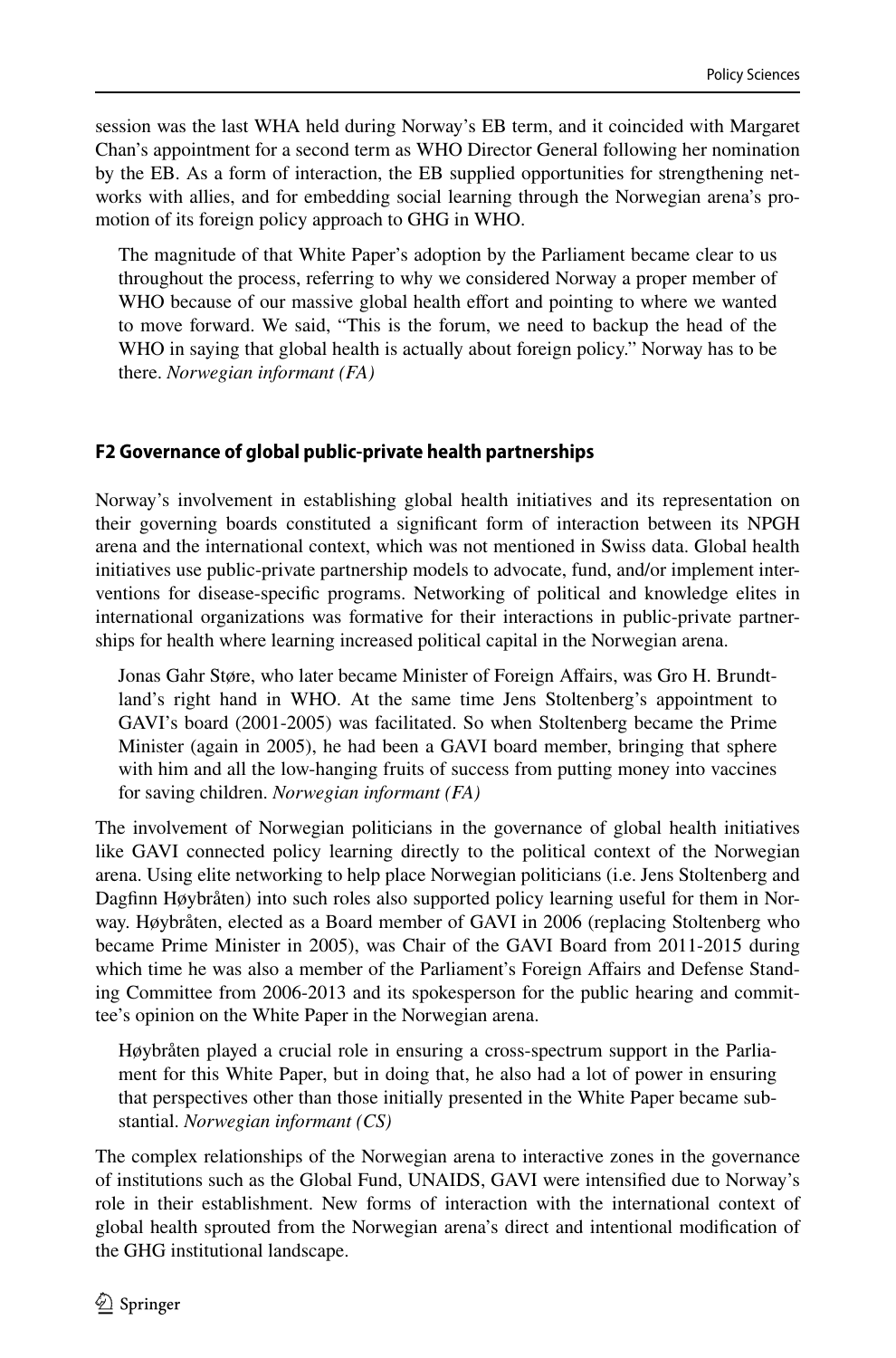It's circular because we were a big actor in setting up those funds. From that perspective, they were partly created as tools for our political priorities. We didn't just orient towards them after they existed. And now that they are there and are doing well and giving good results, they are still our priorities. *Norwegian informant (FA)*

#### **F3 Transgovernmental clubs**

Both arenas used formal and informal transgovernmental arrangements as interactive forms for learning. An annual retreat hosted by the Swiss Federal Office of Public Health (FOPH) in Glion prior to the WHA (2004-2011) constituted the most informal form of interaction combining elite networking and policy learning. The Head of International Afairs at the FOPH initiated this meeting between senior international afairs administrators from Ministries of Health and health experts from OECD countries to facilitate exchanges of policy ideas and experiences, creating a space for policy-oriented learning about GHG between health actors from high-income countries. For example, the idea for a WHO Committee C proposal emerged from Chatham House rules discussions in Glion.

On an informal basis, in terms of the issues [for the *Swiss Health Foreign Policy*] - a lot came out of discussions with a selection of OECD countries assembling in this little village. Some said, "It doesn't work yet," or, "We would like to have such a thing, but what's your experience with that?" We found some had a paper, but not many tools. Some had tools of collaboration in place, but they hadn't [officially] formalized it as a government decision. *Swiss informant (H)*

The Norwegian Ministry of Foreign Afairs {MFA} founded the Foreign Policy and Global Health {FPGH} initiative, a more formal diplomatic arrangement for cooperating with ministries of foreign afairs in France, Senegal, Brazil, Indonesia, South Africa, and Thailand. The FPGH initiative functioned as an interactive zone between the Norwegian arena and MFA counterparts to collectively refect on health from a foreign policy perspective. As put by a *Norwegian informant (FA),* it was "a turf on its own that we used when we saw that it was smart … which is as important as pouring money on specifc things." The FPGH espoused a "platform of trust", a protected space for dialogue among peers in countries from northern and southern hemispheres. By networking with actors who were not based in health ministries, it created opportunities to work "fexibility and strategically" on health in the foreign affairs policy community.

[T]he design with these seven countries across regions and alliances was unique, as an initiative without a permanent secretariat and no website. It was based on people, trust, and mutual interests. … People could come together, air disagreement and have discussions. It was a really good place to talk about defnition of concepts and issues like global health security. *Norwegian informant (H)*

Policy learning from this FPGH initiative enhanced the Norwegian arena's understanding of health issues in foreign policy terms, and this learning supported action in institutions for GHG. One policy-oriented learning outcome of the FPGH was an annual UN General Assembly resolution on FPGH and reports to the UN Secretary General which concretized commitments taken among the group of seven and increased their visibility on a global platform. The group selected a topic annually for focus in these global statements, and FPGH members transferred them to their domestic policy contexts for the MFA to refect them in their own foreign policy agendas.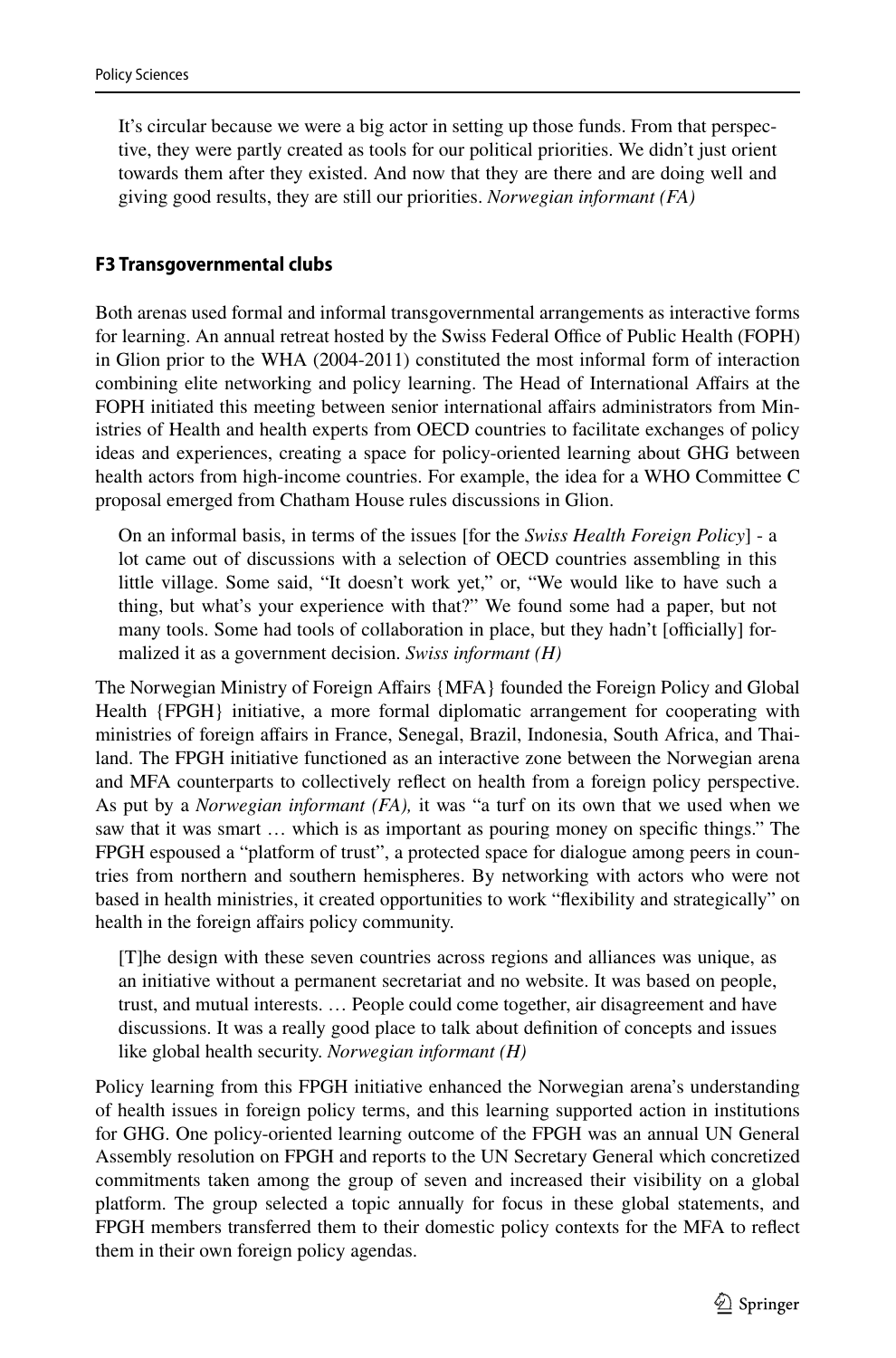That involved connecting health to diferent parts of the MFA. This year, the focus for the UN General Assembly resolution has been security of health workers, so we work really closely with the humanitarian section, which also has this as a priority. And if it was environment and climate, as it was one year, we do it together with our colleagues in the climate section. *Norwegian informant (FA)*

The most formal transgovernmental interactions of the Swiss arena with the international context took the form of bilateral arrangements. Swiss NPGH actors had frequent bilateral discussions with countries that were developing similar national strategies or experimenting with health diplomacy instruments related to GHG. Bilateral relationships with countries that shared approaches and values for global health policy provided opportunities for regular meetings to share lessons learned and examples of other's successes and challenges.

#### **F4 Global health hubs**

Sites like Geneva and New York function as interaction zones, wherein policy ideas circulate through elite networking processes among state and non-state actors, including scientists and private foundations. Geneva, often referred to as the 'global health capital', hosts headquarters of global health organizations, partnerships, and fnancing mechanisms. Both of these cities are hubs for interaction that provide access to global health elites and experts from international organizations, policy networks, think-tanks, or NGOs.

Geneva puts the GHG capital in the Swiss arena's backyard. Swiss actors refected on the embedded nature of their national arena in the global one, which means they are in a continuous networking and learning process with other actors from around the globe.

[T]he most important driver for change in this *Swiss Health Foreign Policy* setup is the practice in Geneva, where we associate with diferent actors for diferent topics. Then everything is brought together within WHO. There, we take positions, we learn if we were successful and why we were not successful, and what should be changed in the future to be more successful. The missions in Geneva organize many issues on global health governance. This is our learning feld. That's why we are also very proud to have all these actors in Geneva because this is an incredible opportunity for Switzerland to infuence the global thinking on global health. That's our playground somehow. *Swiss informant (D)*

One way the Swiss arena optimized this hub was via working lunch seminars. The Swiss Interdepartmental Working Group on Intellectual property, Innovation and Public Health holds these before its formal meetings, inviting international experts to present alternative policy options that stimulate discussion and inform decision-making of the group. These policy dialogues are forms of interaction designed for the Swiss arena to learn from actors, like Medicines Patent Pool or Drugs for Neglected Diseases Initiative, aiming to use this learning for its work with Swiss pharmaceutical companies and for developing Swiss positions on GHG agendas.

Both Geneva and New York were hubs for interaction between the Norwegian arena and GHG. Networking between Norwegian elites and private actors, like the Bill and Melinda Gates Foundation, fourished through interactions in Geneva. The networks of the small "circle" of political and knowledge elites from Norway who had worked in Geneva were invaluable to the NPGH arena, helping put issues of "public-private partnerships with the World Bank, private sector money from Gates" on the agenda. New York interactions linked the FPGH initiative to global governance at large via the UN General Assembly, but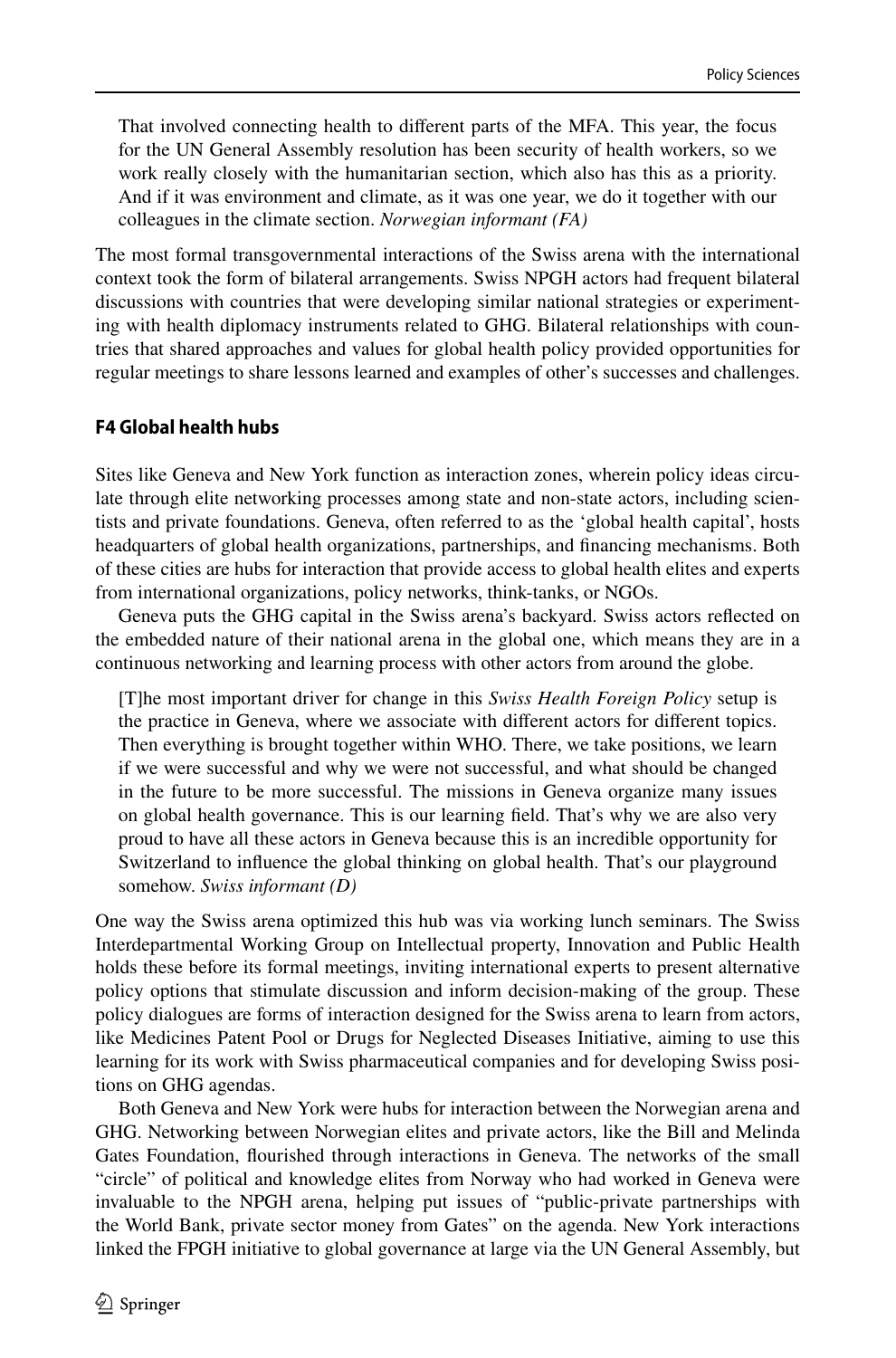it was also an important zone of interaction where elite networking connected the national and international politics of GHG.

Look at the opening week of the General Assembly over the last years. It started to become a parade ground for world leaders to show their commitment to global health. They largely do that with promising money or appearing together with prime ministers from elsewhere. That's where *Every Woman, Every Child* came in. Norway was very instrumental in creating some of these. *Norwegian informant (FA)*

#### **F5 Boundary spanning transnational communities**

Boundary spanning refers to forms of interaction that cut across structural boundaries of organizations, professions, sectors, cultures, socio-economic contexts, and jurisdictions (Williams [2002](#page-18-12),[2012\)](#page-18-13). Transnational elite boundary spanners were not participants in the main policy action situations, yet these individuals are priceless resources for both NPGH arenas because they work across sectors and scales and foster their arenas' connections to signifcant transnational actors.

In the Norwegian arena, two knowledge elites were central for boundary spanning. Both were well-renowned medical doctors with experience in developing countries. Their careers of over 40 years evolved with the changes from tropical medicine, to international health, to global health as a policy feld. Their work "on the frontlines" of global health practice, research, and governance contributed directly to building the international profle and presence of Norway in GHG, simultaneously constructing pillars of the Norwegian arena.

The *White Paper on Global Health* sums up many years of policy, of activities, and of networking. And in that White Paper, we managed to spell out the importance of those personal networks, but without pinpointing the two of them. *Norwegian informant (FA)*

The Norwegian arena capitalized on their personal and professional networks, knowledge and ideas. Their careers took them from working in the feld in resource-poor countries to political appointments to international organizations.

He's been very infuential in terms of the direction and the impact of Norwegian global health policy – first, by virtue of his scientific approach and institutional experience, not least at the international level. Second, because he is very strategic. Not only within this feld, but across felds. *Norwegian informant (D)*

Each had direct contact with ministers, and they regularly briefed senior administrators who were responsible for connecting their strategic efforts and practical considerations in the Norwegian arena.

They were building and maintaining networks and linking people working at diferent levels, knowing how to pull on the good people around them… that map of politicians, before they came into position and when they were in position, the political background and networking tied around these two persons. That's a pretty important piece of that puzzle. Because without it, we wouldn't be where we are with the White Paper now, because we wouldn't have had that political commitment to it in this ministry. *Norwegian informant (FA)*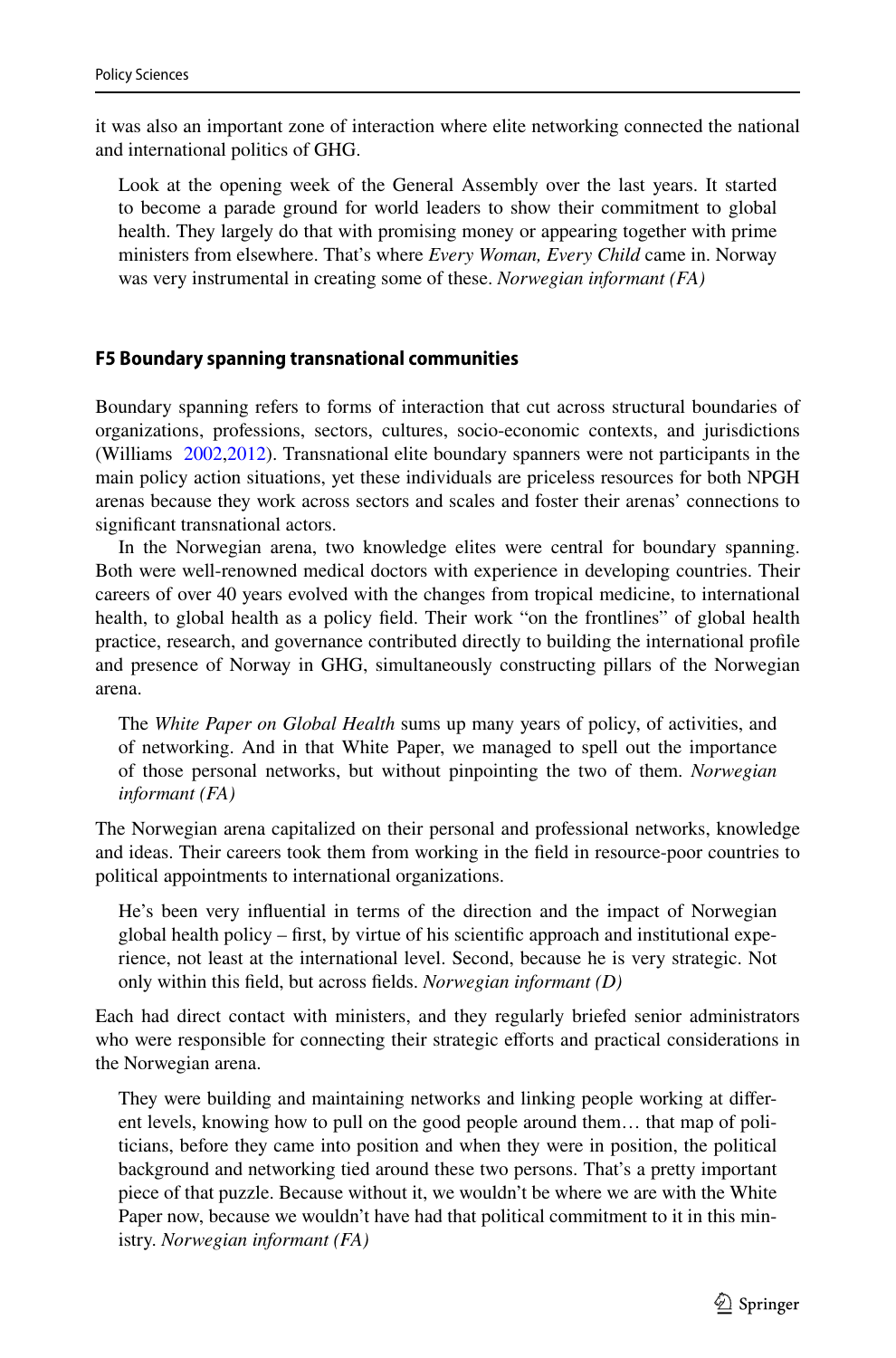| Forms of inter-<br>action | Types<br>Formal/informal | Actors<br>State actors/non-<br>state actors | Ontologies<br>Institutions/networks | Mechanisms<br>Policy learning/<br>elite networking |
|---------------------------|--------------------------|---------------------------------------------|-------------------------------------|----------------------------------------------------|
| F1                        | Formal                   | State                                       | <b>Institutions</b>                 | Learning                                           |
| F2                        | Formal                   | <b>B</b> oth                                | <b>Institutions</b>                 | <b>Both</b>                                        |
| F3                        | <b>Both</b>              | State                                       | Clubs                               | Mostly learning                                    |
| F <sub>4</sub>            | <b>Both</b>              | <b>B</b> oth                                | Hubs                                | <b>B</b> oth                                       |
| F <sub>5</sub>            | Transversal              | Both                                        | <b>Articulations</b>                | Both                                               |

<span id="page-11-0"></span>**Table 2** Characteristics of forms of interaction between NPGH arenas and GHG

In the Swiss arena, one boundary spanning knowledge elite was critical for connecting Swiss state actors to the international level. She was a signifcant knowledge broker and partner of the Swiss arena on whom it relied for expertise in health diplomacy and foreign policy. Her personal and professional connections built through her career and years of experience in policy, academia, and international health institutions like WHO, made her an asset to the Swiss arena as a "facilitator".

She wrote articles and had a lot of contact [with FOPH]. Apart from our steady contact with her, she was going around the world, giving conferences on global health policies and issues. We also got the feedback from that side. She was our intellectual partner. *Swiss informant (FA)*

She especially bridged the Swiss arena with epistemic and policy communities in the external context. The establishment of the Global Health Program at the Graduate Institute in Geneva constituted a fundamental networking and learning arm for the Swiss arena; many Swiss health attachés and diplomats have been educated there. The development of the health diplomacy training established the Graduate Institute as a key stakeholder of the Swiss arena for policy dialogues with international experts in Geneva about GHG issues.

# **Discussion**

These results show the relationship of infuence between GHG {external} and NPGH {internal} levels of policy as one of interaction between international and national processes rather than a global causal force exerting infuence on domestic policy arenas. Through mechanisms of learning and elite networking, these interactions constructed interdependence via feedback between the NPGH arenas and the GHG arena. These interactions are part of an apparatus of transnational governance of global health where actors learn and network, within an evolving context for collective action among them. Our fndings show that they take at least fve forms varying in terms of their degree of formality, the actors involved, and their ontological status (see Table [2](#page-11-0)).

# **Characteristics of the forms of interaction**

Governing bodies [F1, F2] are formal forms of interaction between NPGH arenas and the international context that take place according to the conventions of the institutions being governed. Mandated with international authority on health, WHO is the most representative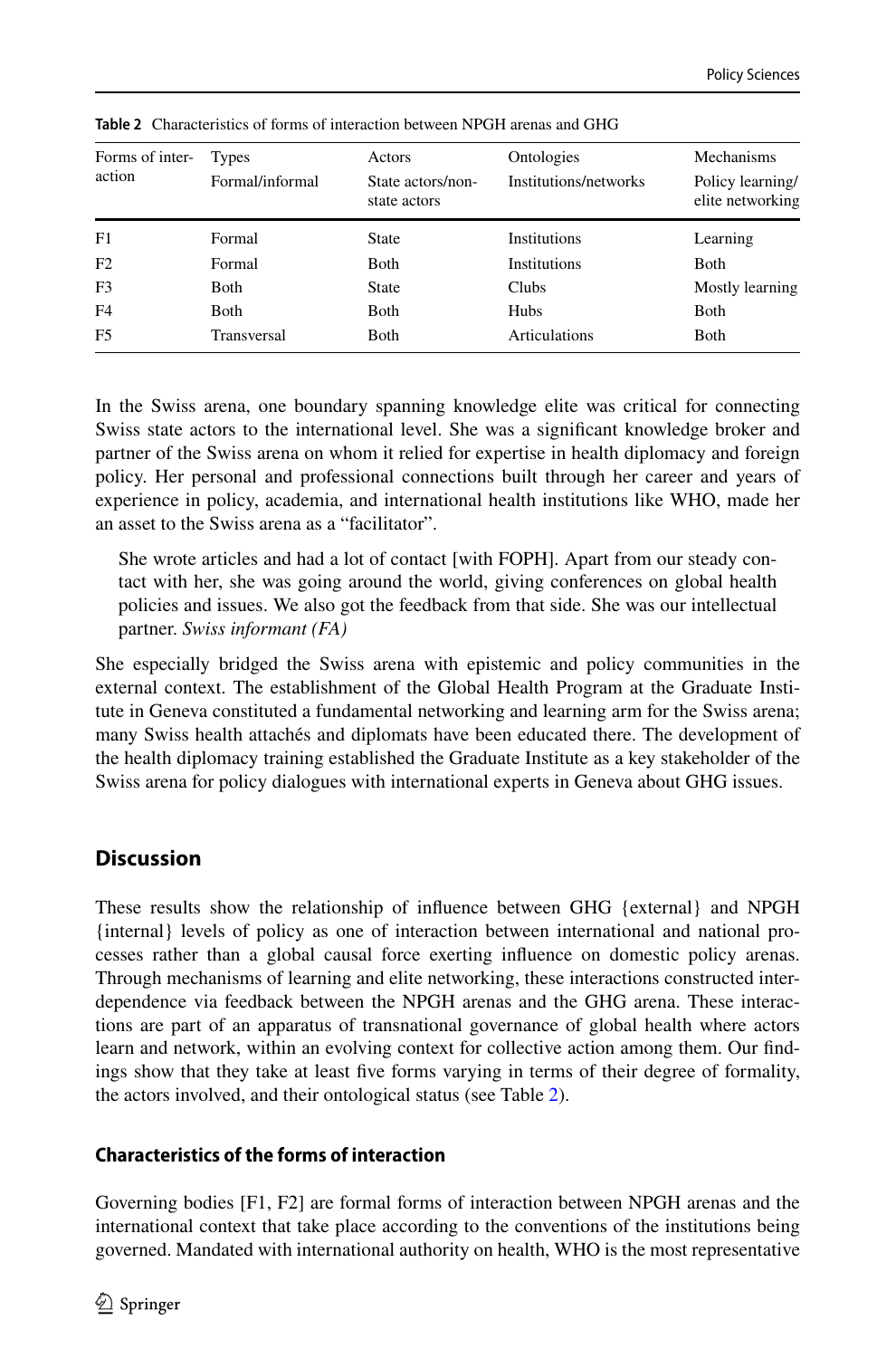GHG institutional form. There is knowledge about the WHA as an interactive form (Kitamura et al. [2013](#page-17-16); van der Rijt and Pang [2015;](#page-18-14) Eckl [2017\)](#page-16-14), but little about the EB. Similar to previous studies (Gagnon and Labonte [2013](#page-16-7); Aluttis et al. [2015](#page-15-0)), our fndings suggest that learning processes related to EB terms [F1] are common in cases of global health strategies in the literature. In spite of sub-optimal governing practices in public-private partnerships for health (Buse and Harmer [2007\)](#page-15-6), public-private institutional forms of interaction [F2] have been shown to offer members commensurate access to information from the secretariat and to have accountability policies for monitoring (Clinton and Sridhar [2017b](#page-16-15); Sridhar and Woods [2013](#page-18-15)), which have been shown to be lacking in WHO (Eccleston-Turner and McArdle [2017](#page-16-16); Clinton and Sridhar [2017a](#page-16-2)).

Non-institutional forms of interaction [F3, F4, F5] include both formal and informal types. We found that among interactions involving state actors [F1, F3], those taking place in smaller transgovernmental clubs were signifcant because they are established on trust between participants, and thus clubs [F3] should not be neglected among state actors as an interactive form with implications for GHG. Research has previously highlighted formal diplomatic clubs (e.g. G7/8, BRICS bloc) as forms of interaction between national and international spheres with opportunities to exchange learning for GHG between members (Kirton et al. [2007](#page-17-17); Harmer et al. [2013](#page-16-17); Harmer and Buse [2014\)](#page-16-18). In contrast to formal arrangements between governments, literature on informal ones [F3] is scarce. Sandberg and colleagues (2016) found the FPGH quasi-formal club practiced diplomacy as "complex relationship management outside of institutions" that "revitalizes the role of states" in GHG. In the UK and German cases, similar arrangements were mentioned for developing their strategies, such as the UK's special relationship with the USA (Gagnon and Labonte [2013\)](#page-16-7), and German actors' interactions with OECD countries during the WHA and with UN agencies in Geneva (Aluttis et al. [2015\)](#page-15-0).

Interactions that involve both state and non-state actors [F2, F4, F5] are formal within institutions [F2] and mostly informal in the connective forms [F4, F5]. Connective forms [F4, F5] are ontologically diferent from other structures in our fndings, and they are rarely discussed in these terms in GHG literature. Both cities [F4] and transnational knowledge elites [F5] were forms of interactions important for consolidating learning and networking from institutional forms [F1, F2]. Boundary spanning, a term from organizational science and administration, generally refers to practices for reaching across diverse structural divisions to beneft inter-organizational collaboration and improve complex problem management. Researchers and practitioners have argued that global health practice needs boundary-spanning approaches to work more inclusively across contexts and structures (e.g. professional, sectoral, geographical) (Sheikh et al. [2016\)](#page-18-16). In our fndings, we refer to boundary spanning [F5] as a form of interaction via the work of senior transnational knowledge elites whose global health careers produced extensive personal and professional networks world-wide. They are skilled networkers and strategists (not necessarily working in government), dedicated "reticulists" and "entrepreneurs of power" (Williams [2002](#page-18-12)) with vast international experience and thick address books, who broker learning and relationships between policy-makers, funders, institutions, and epistemic communities. State actors in NPGH arenas use boundary spanning transnational knowledge elites to help them analyze and navigate the complexity of the GHG system [F5]. Through meta-networking, these elites link salient learning and relationship-building from diverse interactions in translational spaces back to politicians and policy practitioners in national institutions.

The learning produced and shared for GHG and NPGH in informal interactions [F3, F4, F5] seems complementary to that produced and shared in the formal ones [F1, F2, F4] in part because our results suggest the networking mechanisms seem more kinetic in the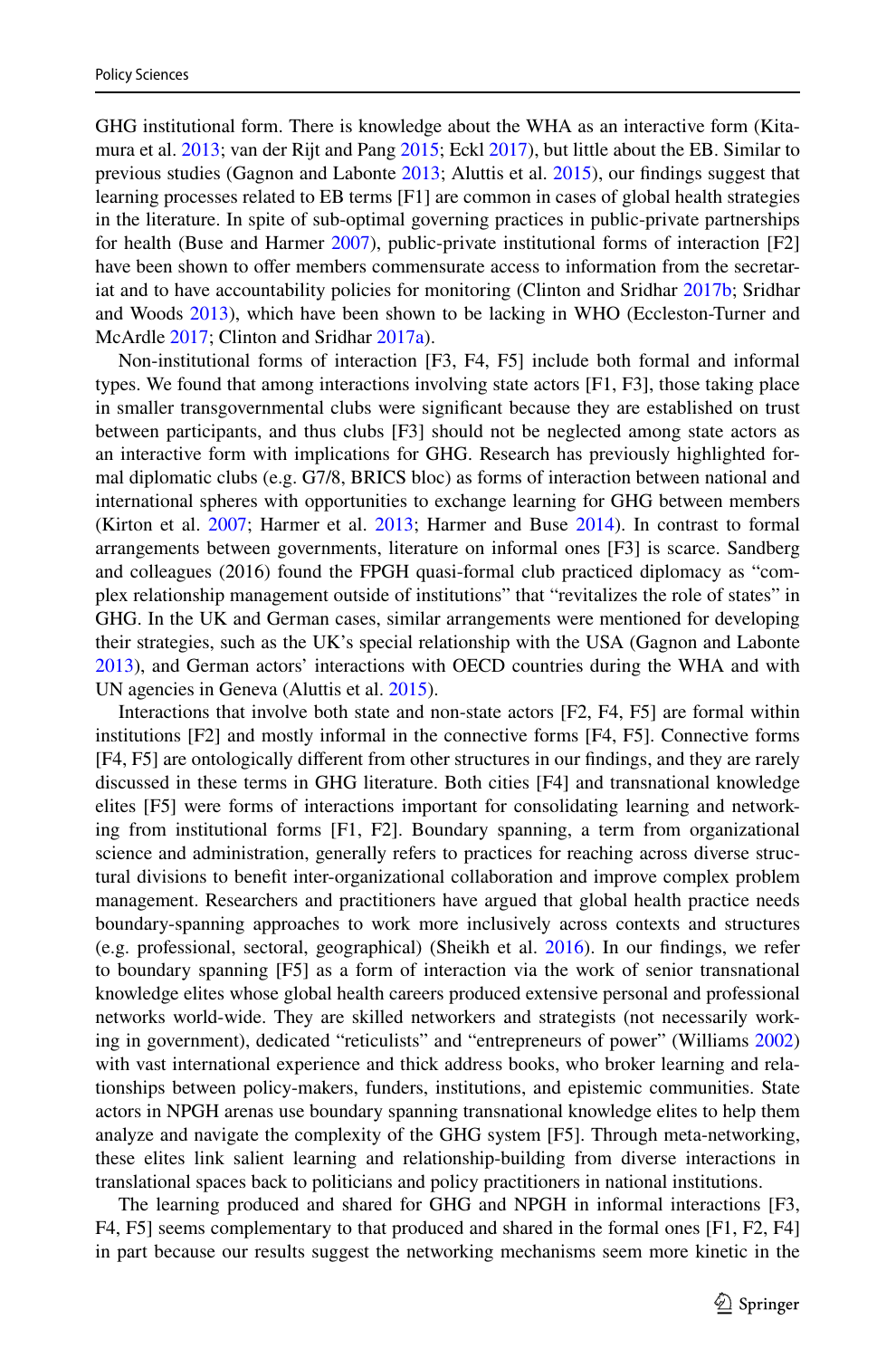informal kind. This may be due to the fexibility or autonomy that informality ofers NPGH actors to interact with actors from diferent sectors within the GHG system. Our fndings showed that policy learning and networking were both operating in most forms [F2-F5], although learning was the only mechanism in data related to interactions in WHO governance [F1]. The procedural and instrumental foci of learning in the WHO governing bodies was a mixture of deliberative, based on delegations' planning, and reactive, responding to shifts in the WHO policy environment also linked to systemic perturbations of public health crises (e.g. SARS, H1N1 swine infuenza). Learning and networking processes appeared more interconnected in other forms of interaction [F2-F5] especially when networking processes are used informally to improve access to experts or policy communities and expand reach of learning processes [F4, F5].

#### **Transnational governance of global health**

Our fndings support the work of McInnes et al. [\(2014](#page-17-18)) who empirically defne GHG as a "process of change and adaptation and as an arena where actors, institutions, and ideas interact". Interactions between state and non-state actors from diferent levels of policy and governance are characteristic of the transnationalization of public policy (Stone [2004](#page-18-17)). Transnationalization pertains to relationships between actors and sectors functioning outside the traditional frameworks of international relations, and it refers to frames of reference (e.g. policy regimes, networks) relating social and geographic spaces across multiple localities, diverging from ideas of national and global spaces as concentric spheres (Pries [2009\)](#page-18-18). While our results focus on forms of interaction, exploring the transnational nature of NPGH arenas calls for a discussion of agents in interactions. Stone identifes three types of "transnational policy community" individuals who circulate ideas, procedures, and instruments (Stone [2008](#page-18-19)). The "internationalized public sector official" operates in institutions and networks  $[F1, F2, F3, F4]$  based on authority from their official positions within their state. The "international civil servant" works in the secretariat of international organizations and global public-private partnerships [F1, F2, F4]. The "transnational policy professionals" are policy and practice pundits (i.e. consultant, foundation officer, scientific expert, NGO executive) [F2, F4, F5]. Transnational policy professionals impact the circulation of policy learning through networks and modify the geographies of governance (Prince [2012](#page-18-20); Marx et al. [2012\)](#page-17-19). The boundary spanning transnational knowledge elites identifed in our two cases [F5] are a hybrid combination of all three types of individuals in the transnational policy community for global health due to their careers. We would add to Stone's categories that of the "transnational capital class" of corporate elites (Carroll and Carson [2003](#page-16-19)) that interact with NPGH and the GHG system in global public-private partnerships and product development partnerships (i.e. pharmaceutical industry) [F2, F4] (see (Rushton and Williams [2011](#page-18-21); Kenworthy et al. [2016](#page-17-20)) for examples).

The implications of these fndings are that governments interpret the GHG system as a socio-political arena for exchanging ideas between state and non-state actors, in addition to an institutional arena with normative functions. Transnational interactions contribute to reafrming state actors as intrinsic to the system. States with NPGH arenas receive recognition as integral actors in the GHG system, beyond institutional membership or donor status. The intersectoral collaboration developed within NPGH arenas aims to improve state infuence in the transnational arena for GHG. Indeed, networks across state institutions and the reconfguration of responsibilities of state agencies to include governance of issues at the international level are examples of how global governance transforms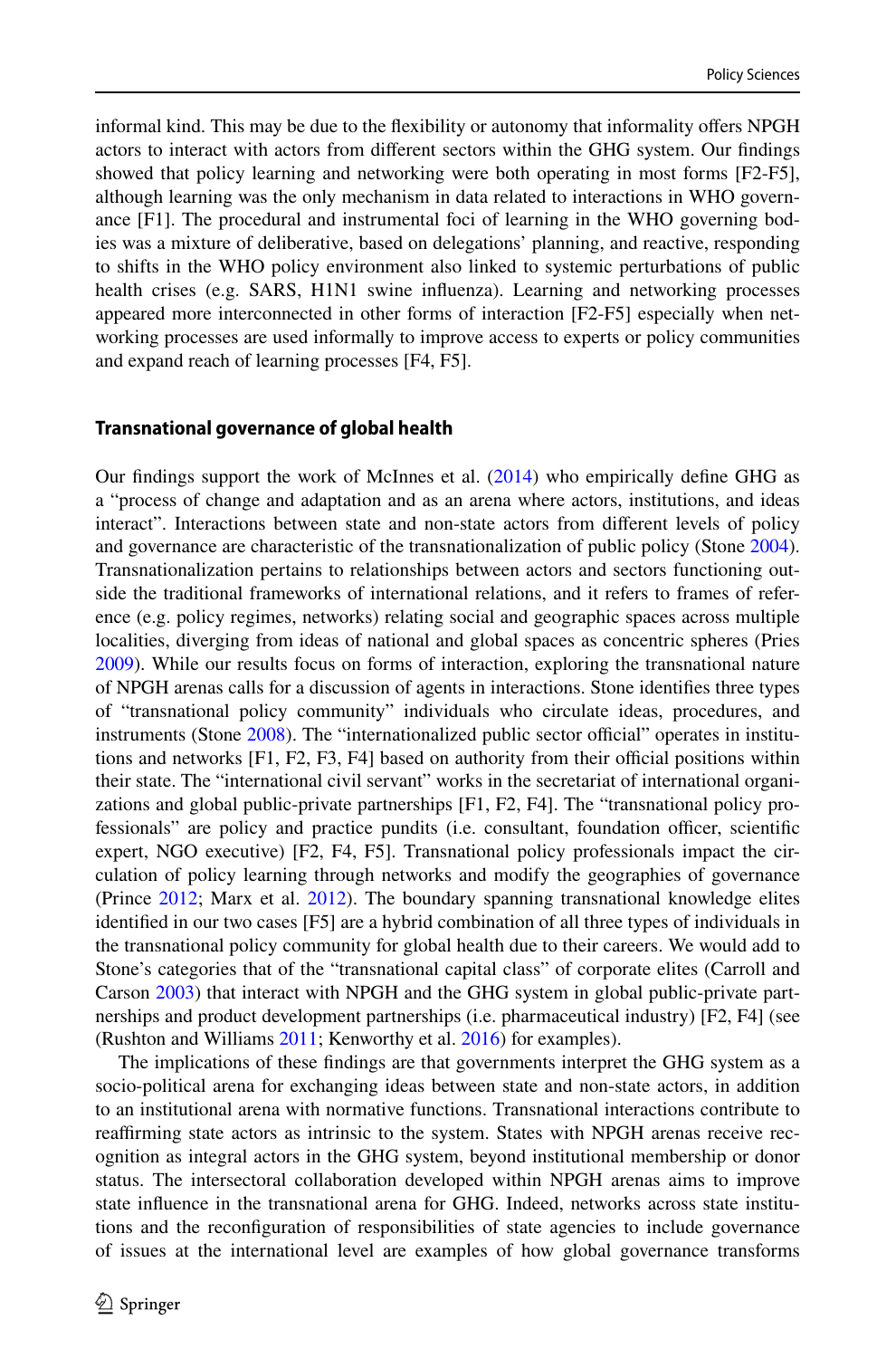internal governance arrangements (e.g. NPGH) to perform GHG as part of the domestic arena (Hameiri and Jones [2015\)](#page-16-20). Based on cases of NPGH in select high-income countries, the domestic resources for such transformations to construct NPGH arenas are not likely afforded by lower-middle or low-income countries. Furthermore, actors from these countries may be excluded from informal elite networking processes in transgovernmental and connective forms of interaction unless those forms actively build capacity for equitable representation and inclusive participation supported by skills for global health diplomacy and health in foreign policy (Adisasmito et al. [2019](#page-15-7)).

#### **Limitations**

The exclusion of other mechanisms of policy change, such as confict expansion and venue shopping, are limits to the study's fndings regarding forms of interaction. These types of mechanisms afect change in public policy (often in agenda-setting processes) through framing strategies to modify a policy image in order to render the policy issue more appealing or meaningful to diferent audiences or to propose diferent instruments for addressing it. We excluded these mechanisms because they are generally associated with the global governance of particular health or disease issues (i.e. HIV/AIDS, pandemics, antimicrobial resistance). Related to this point, global issues networks were absent from our data and results. Such networks have been shown to be infuential in advocating issues for global health policy and practice, including helping raise political priorities (Shifman et al. [2016;](#page-17-21) McDougall 2016; Smith and Shiffman [2016\)](#page-18-23). Our observations about boundary spanning networking practices that operate at the intersections of GHG hubs and the personal networks of transnational elites from national arenas might explain why such formal global health networks are absent. These networks may represent other forms of interaction between national and global processes governing global health. However, given the focus of our study on cases of the intersectoral NPGH arena, such interactions with issue networks may be either via national civil society organizations who are observers in NPGH, through sectoral arrangements specifc to health institutes or subordinate agencies, or in intersectoral arrangements at the programmatic/operational level (rather than policy governance/collective choice level). The interaction and power rules-in-use for the policy action situations in each case determined the status of civil society organizations, non-governmental organizations and academics in the NPGH arenas in Norway and Switzerland (see Appendices A and B in supplementary material). We interviewed key informants mainly from government sectors in the policy arena, as they were represented and involved in multiple action situations. This focus on actors from government policy sectors may have limited critical perspectives collected from informants on the policy process.

## **Conclusion**

With the objective to better understand the relationship between processes on GHG at the national and global levels, this paper inquired about forms of interaction between NPGH arenas and GHG where learning and networking processes were present. The formal and informal interactions between NPGH arenas and GHG construct an interdependent relationship between the policy processes within NPGH arenas and GHG system. These ties are formed through the circulation of ideas in policy learning and networking processes between state and non-state actors in institutions and networks. Thus, NPGH arenas appear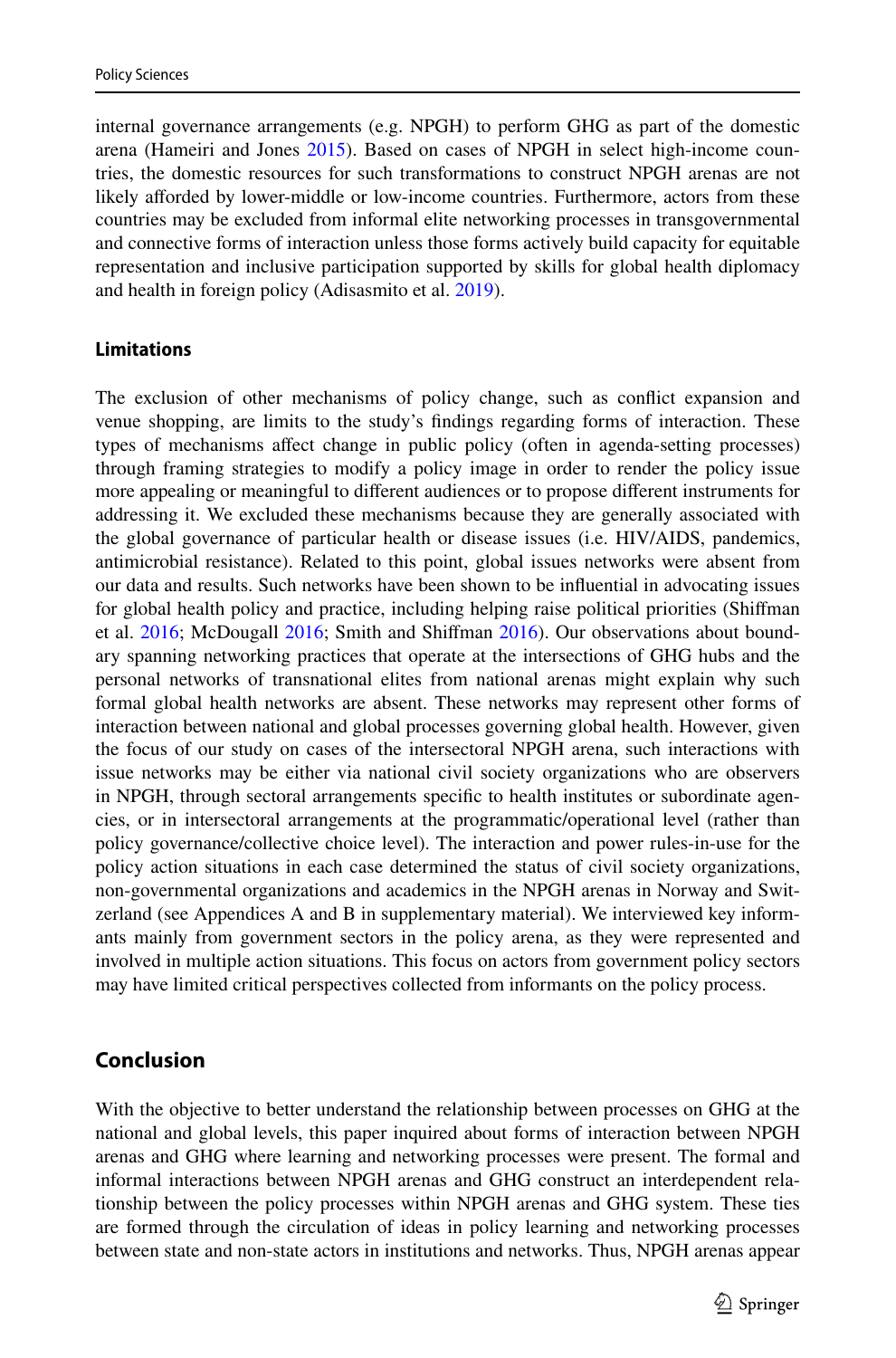to have fuzzy boundaries as a policy process, with their borders drawn by extent and type of their interactions with the GHG system. Based on these fndings, the characterization of NPGH arenas as transnational governance of global health introduces a nuanced perspective to understand intersectoral governance arrangements of states as actors of GHG.

**Acknowledgements** We would like to sincerely thank all participants in the study who generously gave their valuable time to discuss the development of national policy on global health in Norway and Switzerland. We are grateful to the members of the Swiss Context Advisory Group members Kristin Ingstad Sandberg (Norwegian CAG) and Ilona Kickbusch (Swiss CAG) for their contributions to the discussion and validation of the preliminary analyses for the individual cases studies in 2016 and in 2017, respectively. An earlier version of the paper was presented by the frst author at the 59th Annual Convention of the International Studies Association in San Francisco in April 2018, where we received constructive feedback from the session's discussant and participants. The fnal version of this paper has benefted from insightful and helpful comments from two anonymous reviewers.

**Funding** CMJ was supported by a Vanier Canada Graduate Scholarship from the Canadian Institutes of Health Research (CIHR) (grant number CGV127503). LP holds the Canada Research Chair in Community Approaches and Health Inequalities (CIHR 950-232541).

## **Compliance with ethical standards**

**Ethical approval** The study received ethical approval from the Health Research Ethics Committee of the *Université de Montréal* (*CERES* Certifcate of Ethical Approval 14-083-CERES-D2).

**Open Access** This article is licensed under a Creative Commons Attribution 4.0 International License, which permits use, sharing, adaptation, distribution and reproduction in any medium or format, as long as you give appropriate credit to the original author(s) and the source, provide a link to the Creative Commons licence, and indicate if changes were made. The images or other third party material in this article are included in the article's Creative Commons licence, unless indicated otherwise in a credit line to the material. If material is not included in the article's Creative Commons licence and your intended use is not permitted by statutory regulation or exceeds the permitted use, you will need to obtain permission directly from the copyright holder. To view a copy of this licence, visit [http://creativecommons.org/licenses/by/4.0/.](http://creativecommons.org/licenses/by/4.0/)

## **References**

- <span id="page-15-7"></span>Adisasmito, W., Sugihantono, A., Manuhutu, O. R. M., Sari, P. V., & Abeysinghe, S. (2019). Indonesia and global health diplomacy: A focus on capacity building. *The Lancet Global Health, 7*(2), e181–e182. [https://doi.org/10.1016/S2214-109X\(18\)30524-2](https://doi.org/10.1016/S2214-109X(18)30524-2).
- <span id="page-15-0"></span>Aluttis, C., Clemens, T., & Kraft, T. (2015). Global health and domestic policy—What motivated the development of the German Global Health Strategy? *Global Public Health*. [https://doi.org/10.1080/17441](https://doi.org/10.1080/17441692.2015.1094706) [692.2015.1094706.](https://doi.org/10.1080/17441692.2015.1094706)
- <span id="page-15-2"></span>Béland, D. (2009). Ideas, institutions, and policy change. *Journal of European Public Policy, 16*(5), 701– 718. <https://doi.org/10.1080/13501760902983382>.
- <span id="page-15-4"></span>Bennett, C. J. (1991). What is policy convergence and what causes it? *British Journal of Political Science, 21*(2), 215–233.
- <span id="page-15-3"></span>Bennett, C. J., & Howlett, M. (1992). The lessons of learning: Reconciling theories of policy learning and policy change. *Policy Sciences, 25*(3), 275–294.<https://doi.org/10.1007/bf00138786>.
- <span id="page-15-5"></span>Boussaguet, L., & Dupuy, C. (2014). L'analyse des politiques publiques à l'épreuve de la comparaison. *Revue internationale de politique comparée, 21*(2), 97–119.<https://doi.org/10.3917/ripc.212.0097>.
- <span id="page-15-6"></span>Buse, K., & Harmer, A. M. (2007). Seven habits of highly effective global public–private health partnerships: Practice and potential. *Social Science and Medicine, 64*(2), 259–271. [https://doi.org/10.1016/j.](https://doi.org/10.1016/j.socscimed.2006.09.001) [socscimed.2006.09.001](https://doi.org/10.1016/j.socscimed.2006.09.001).
- <span id="page-15-1"></span>Campbell, J. L. (2002). Ideas, politics, and public policy. *Annual Review of Sociology, 28,* 21–38. [https://](https://doi.org/10.1146/annurev.soc.28.110601.141111) [doi.org/10.1146/annurev.soc.28.110601.141111.](https://doi.org/10.1146/annurev.soc.28.110601.141111)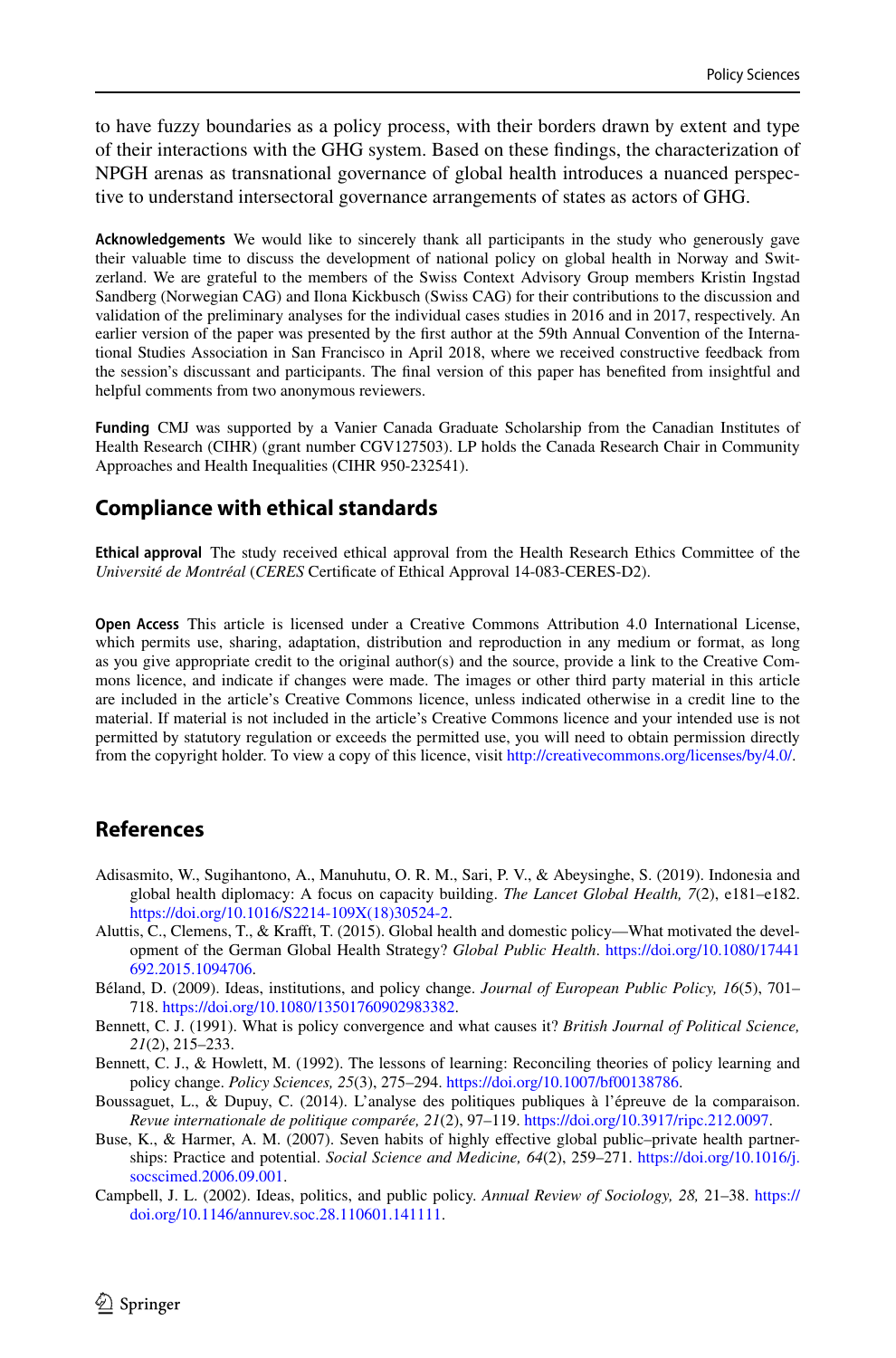- <span id="page-16-19"></span>Carroll, W. K., & Carson, C. (2003). The network of global corporations and elite policy groups: A structure for transnational capitalist class formation? *Global Networks, 3*(1), 29–57. [https://doi.](https://doi.org/10.1111/1471-0374.00049) [org/10.1111/1471-0374.00049](https://doi.org/10.1111/1471-0374.00049).
- <span id="page-16-2"></span>Clinton, C., & Sridhar, D. (2017a). *Governing global health: Who runs the world and why?*. New York: Oxford University Press.
- <span id="page-16-15"></span>Clinton, C., & Sridhar, D. (2017b). Who pays for cooperation in global health? A comparative analysis of WHO, the World Bank, the Global Fund to Fight HIV/AIDS, Tuberculosis and Malaria, and Gavi, the Vaccine Alliance. *The Lancet, 390*(10091), 324–332. [https://doi.org/10.1016/S0140-6736\(16\)32402-3.](https://doi.org/10.1016/S0140-6736(16)32402-3)
- <span id="page-16-12"></span>Collier, D. (1993). The comparative method. In A. W. Finifter (Ed.), *Political science: The state of the discipline II* (pp. 1005–1119). Washington D.C.: American Political Science Association.
- <span id="page-16-5"></span>Davies, S. E. (2010). *Global politics of health*. Cambridge: Polity.
- <span id="page-16-0"></span>Dodgson, R., Lee, K., & Drager, N. (2002). *Global health governance: A conceptual review* (Vol. Discussion Paper No. 1, p. 27). London: LSHTM, Center on Global Change and Health and WHO, Department of Health and Development.
- <span id="page-16-16"></span>Eccleston-Turner, M., & McArdle, S. (2017). Accountability, international law, and the World Health Organization: A need for reform? *Global Health Governance, X, I*(1), 28–39.
- <span id="page-16-14"></span>Eckl, J. (2017). Successful governance reform and its consequences: How the historical drive for shorter meetings and more time efficiency reverberates in Contemborary World Health Assemblies. *Global Health Governance, X, I*(1), 40–56.
- <span id="page-16-9"></span>Falleti, T. G., & Lynch, J. F. (2009). Context and causal mechanisms in political analysis. *Comparative Political Studies, 42*(9), 1143–1166.<https://doi.org/10.1177/0010414009331724>.
- Federal Department of Foreign Afairs, & Federal Department of Home Afairs. (2012). *Swiss health foreign policy* (p. 42). Bern: Swiss Confederation.
- Federal Department of Foreign Afairs, & Federal Department of Home Afairs. (2019). *Swiss health foreign policy 2019–2024* (p. 28). Bern: Swiss Confederation.
- Federal Department of Home Affairs, Federal Department of Foreign Affairs, & Federal Office of Public Health. (2006). *Swiss health foreign policy: Agreement on health foreign policy objectives*. Bern: Swiss Confederation.
- <span id="page-16-7"></span>Gagnon, M. L., & Labonte, R. (2013). Understanding how and why health is integrated into foreign policy—A case study of health is global, a UK Government Strategy 2008–2013. *Globalization and Health, 9*(1), 24.<https://doi.org/10.1186/1744-8603-9-24>.
- <span id="page-16-8"></span>Gautier, L., Tosun, J., De Allegri, M., & Ridde, V. (2018). How do difusion entrepreneurs spread policies? Insights from performance-based fnancing in sub-Saharan Africa. *World Development, 110,* 160–175. [https://doi.org/10.1016/j.worlddev.2018.05.032.](https://doi.org/10.1016/j.worlddev.2018.05.032)
- German Federal Government. (2013). *Shaping global health—Taking joint action—Embracing responsibility: The federal Government's strategy paper*. Berlin: German Federal Government.
- <span id="page-16-11"></span>Haas, P. M. (1992). Epistemic communities and international-policy coordination—Introduction. *International Organization, 46*(1), 1–35.
- <span id="page-16-10"></span>Hall, P. A. (1993). Policy paradigms, social-learning, and the state—The case of economic policy-making in Britain. *Comparative Politics, 25*(3), 275–296.
- <span id="page-16-20"></span>Hameiri, S., & Jones, L. (2015). Global governance as state transformation. *Political Studies, 64*(4), 793–810. <https://doi.org/10.1111/1467-9248.12225>.
- <span id="page-16-1"></span>Harman, S. (2012). *Global health governance (global institutions series)*. New York: Routledge.
- <span id="page-16-4"></span>Harman, S., & Williams, D. (2014). International development in transition. *International Afairs, 90*(4), 925–941. <https://doi.org/10.1111/1468-2346.12148>.
- <span id="page-16-18"></span>Harmer, A., & Buse, K. (2014). The BRICS—A paradigm shift in global health? *Contemporary Politics, 20*(2), 127–145. <https://doi.org/10.1080/13569775.2014.907988>.
- <span id="page-16-17"></span>Harmer, A., Xiao, Y., Missoni, E., & Tediosi, F. (2013). 'BRICS without straw'? A systematic literature review of newly emerging economies' infuence in global health. *Globalization and Health, 9*(1), 15. [https://doi.org/10.1186/1744-8603-9-15.](https://doi.org/10.1186/1744-8603-9-15)
- <span id="page-16-13"></span>Hassenteufel, P., & Palier, B. (2001). Le social sans frontières ? Vers une analyse transnationaliste de la protection sociale. *Lien social et Politiques, 45,* 13–27.
- <span id="page-16-6"></span>Hein, W., & Kickbusch, I. (2012). Global health governance and the intersection of health and foreign policy. In T. Schrecker (Ed.), *Ashgate research companion to the globalization of health* (pp. 205– 228). New York: Routledge.
- HM Government. (2008). *Health is global: A UK government strategy 2008–2013*. London: UK Department of Health.
- <span id="page-16-3"></span>Hofman, S. J., Cole, C. B., & Pearcey, M. (2015). *Mapping global health architecture to inform the future*. London: Chatham House, The Royal Institute of International Afairs.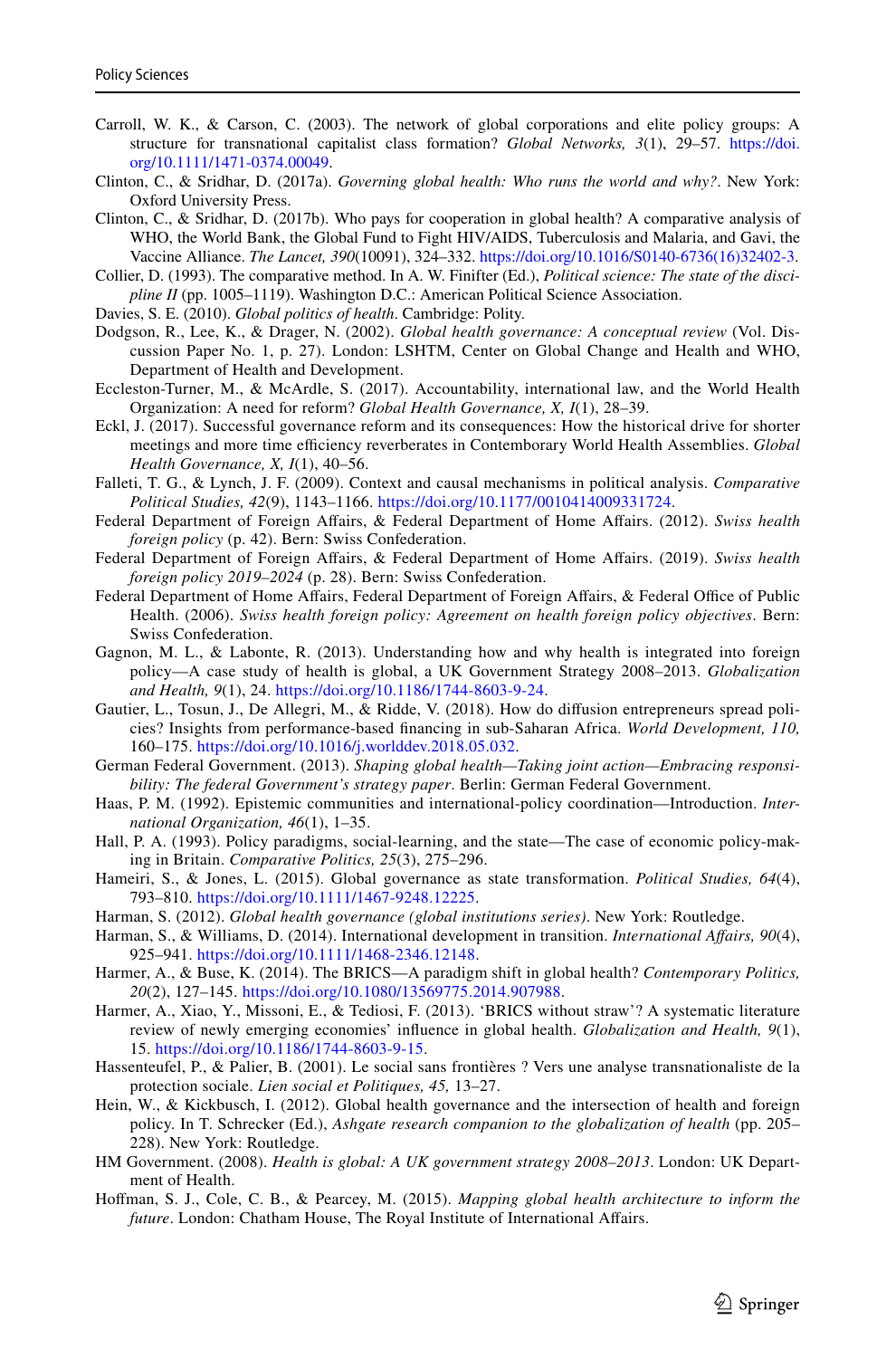- <span id="page-17-12"></span>Howlett, M., & Ramesh, M. (2002). The policy efects of internationalization: A subsystem adjustment analysis of policy change. *Journal of Comparative Policy Analysis, 4*(1), 31–50. [https://doi.](https://doi.org/10.1023/A:1014971422239) [org/10.1023/A:1014971422239.](https://doi.org/10.1023/A:1014971422239)
- <span id="page-17-13"></span>Howlett, M., Ramesh, M., & Perl, A. (2009). *Studying public policy. Policy cycles & policy subsystems* (3rd ed.). Don Mills, ON: Oxford University Press.
- <span id="page-17-15"></span>Jones, C. M. (2017). *The transnational governance of global health : Norwegian and Swiss cases of national policies on global health*. Université de Montréal, Montréal. [http://hdl.handl](http://hdl.handle.net/1866/20073) [e.net/1866/20073](http://hdl.handle.net/1866/20073).
- <span id="page-17-9"></span>Jones, C. M., Clavier, C., & Potvin, L. (2017a). Adapting public policy theory for public health research: A framework to understand the development of national policies on global health. *Social Science and Medicine, 177,* 69–77. [https://doi.org/10.1016/j.socscimed.2017.01.048.](https://doi.org/10.1016/j.socscimed.2017.01.048)
- <span id="page-17-8"></span>Jones, C. M., Clavier, C., & Potvin, L. (2017b). Are national policies on global health in fact national policies on global health governance? A comparison of policy designs from Norway and Switzerland. *BMJ Glob Health, 2*(2), e000120. <https://doi.org/10.1136/bmjgh-2016-000120>.
- <span id="page-17-6"></span>Kanth, P., Gleicher, D., & Guo, Y. (2013). National strategies for global health. In I. Kickbusch, G. Lister, M. Told, & N. Drager (Eds.), *Global health diplomacy* (pp. 285–303). New York: Springer.
- <span id="page-17-20"></span>Kenworthy, N., MacKenzie, R., & Lee, K. (Eds.). (2016). *Case studies on corporations and global health governance: Impacts, infuence and accountability*. London: Rowman & Littlefeld International.
- <span id="page-17-7"></span>Kickbusch, I. (2013). 21st Century health diplomacy: A new relationship between foreign policy and health. In M. Told, I. Kickbusch, & T. E. Novotny (Eds.), *21st Century global health diplomacy* (pp. 1–40). New Jersey: World Scientifc Publishing Company.
- <span id="page-17-4"></span>Kickbusch, I., Silberschmidt, G., & Buss, P. (2007). Global health diplomacy: The need for new perspectives, strategic approaches and skills in global health. *Bulletin of the World Health Organization, 85*(3), 230–232.
- <span id="page-17-17"></span>Kirton, J. J., Roudev, N., & Sunderland, L. (2007). Making G8 leaders deliver: an analysis of compliance and health commitments, 1996–2006. *Bulletin of the World Health Organization, 85*(3), 192–199.
- <span id="page-17-16"></span>Kitamura, T., Obara, H., Takashima, Y., Takahashi, K., Inaoka, K., Nagai, M., et al. (2013). World Health Assembly Agendas and trends of international health issues for the last 43 years: Analysis of World Health Assembly Agendas between 1970 and 2012. *Health Policy, 110*(2), 198–206. [https](https://doi.org/10.1016/j.healthpol.2012.12.008) [://doi.org/10.1016/j.healthpol.2012.12.008](https://doi.org/10.1016/j.healthpol.2012.12.008).
- <span id="page-17-0"></span>Lee, K., & Kamradt-Scott, A. (2014). The multiple meanings of global health governance: A call for conceptual clarity. *Globalization and Health, 10*(1), 28. [https://doi.org/10.1186/1744-8603-10-28.](https://doi.org/10.1186/1744-8603-10-28)
- <span id="page-17-14"></span>Legrand, T. (2012). The merry mandarins of Windsor: Policy transfer and transgovernmental networks in the Anglosphere. *Policy Studies, 33*(6), 523–540. [https://doi.org/10.1080/01442872.2012.72229](https://doi.org/10.1080/01442872.2012.722290) [0.](https://doi.org/10.1080/01442872.2012.722290)
- <span id="page-17-19"></span>Marx, C., Halcli, A., & Barnett, C. (2012). Locating the global governance of HIV and AIDS: Exploring the geographies of transnational advocacy networks. *Health & Place, 18*(3), 490–495. [https://doi.](https://doi.org/10.1016/j.healthplace.2012.02.006) [org/10.1016/j.healthplace.2012.02.006.](https://doi.org/10.1016/j.healthplace.2012.02.006)
- <span id="page-17-10"></span>May, P. J. (1992). Policy learning and failure. *Journal of Public Policy, 12*(4), 331–354. [https://doi.](https://doi.org/10.2307/4007550) [org/10.2307/4007550.](https://doi.org/10.2307/4007550)
- <span id="page-17-11"></span>May, P. J. (1999). Fostering policy learning: A challenge for public administration. *International Review of Public Administration, 4*(1), 21–31. [https://doi.org/10.1080/12294659.1999.10804920.](https://doi.org/10.1080/12294659.1999.10804920)
- <span id="page-17-2"></span>McCoy, D., Chand, S., & Sridhar, D. (2009). Global health funding: How much, where it comes from and where it goes. *Health Policy and Planning, 24*(6), 407–417. [https://doi.org/10.1093/Heapol/Czp026.](https://doi.org/10.1093/Heapol/Czp026)
- <span id="page-17-21"></span>McDougall, L. (2016). Discourse, ideas and power in global health policy networks: Political attention for maternal and child health in the millennium development goal era. *Globalization and Health, 12*(1), 1–14. [https://doi.org/10.1186/s12992-016-0157-9.](https://doi.org/10.1186/s12992-016-0157-9)
- <span id="page-17-18"></span>McInnes, C., Kamradt-Scott, A., Lee, K., Roemer-Mahler, A., Rushton, S., & Williams, O. D. (2014). *The transformation of global health governance*. London: Palgrave Macmillan UK.
- Ministère des l'Europe et des Afaires étrangères. (2017). *France's strategy for global health* (p. 32). Paris: France Diplomatie.
- <span id="page-17-3"></span>Moon, S., & Omole, O. (2017). Development assistance for health: Critiques, proposals and prospects for change. *Health Economics, Policy and Law, 12*(2), 207–221. [https://doi.org/10.1017/S1744](https://doi.org/10.1017/S1744133116000463) [133116000463](https://doi.org/10.1017/S1744133116000463).
- <span id="page-17-1"></span>Ng, N. Y., & Ruger, J. P. (2011). Global health governance at a crossroads. *Global Health Governance, III*(2), 1.
- Norwegian Ministry of Foreign Afairs. (2012). *White Paper on Global health in foreign and development policy* (p. 47). Oslo: Norwegian Ministry of Foreign Affairs.
- <span id="page-17-5"></span>Okada, K. (2010). Japan's new global health policy: 2011–2015. *The Lancet, 376*(9745), 938–940. [https](https://doi.org/10.1016/S0140-6736(10)61357-8) [://doi.org/10.1016/S0140-6736\(10\)61357-8](https://doi.org/10.1016/S0140-6736(10)61357-8).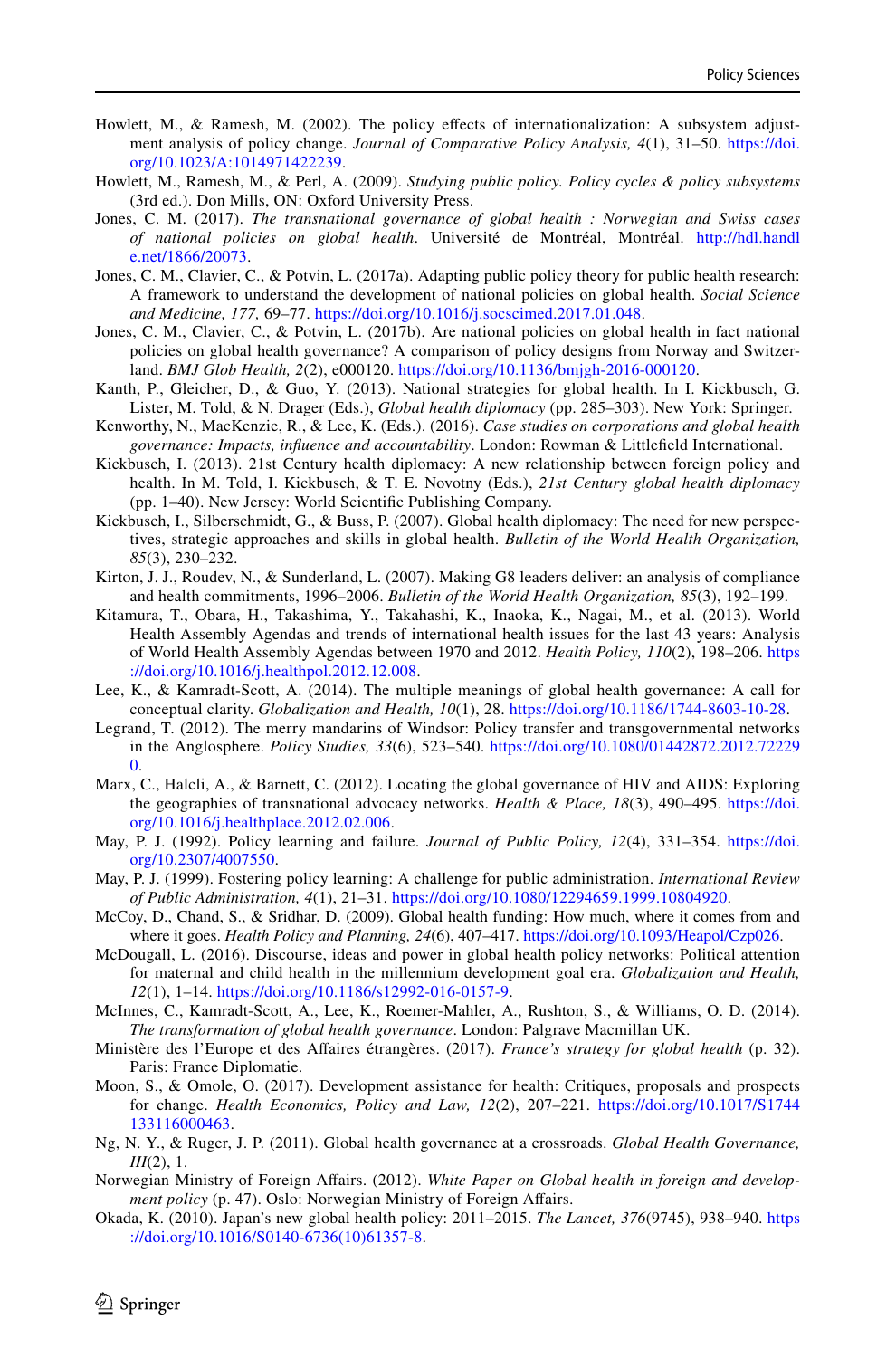- <span id="page-18-11"></span>Palier, B., Surel, Y., Bossy, T., Boussaguet, L., Chabalier, D., Devineau, J., et al. (2010). L'explication du changement dans l'analyse des politiques publiques: Identifcation, causes et mécanismes. In B. Palier & Y. Surel (Eds.), *Quand les politiques changent: Temporalités et niveaux de l'action publique* (pp. 11–52). Paris: Harmattan.
- <span id="page-18-2"></span>Piva, P., & Dodd, R. (2009). Where did all the aid go? An in-depth analysis of increased health aid fows over the past 10 years. *Bulletin of the World Health Organization, 87*(12), 930–939.
- <span id="page-18-18"></span>Pries, L. (2009). Transnationalisation and the challenge of diferentiated concepts of space. *Tijdschrift voor economische en sociale geografe, 100*(5), 587–597. [https://doi.org/10.111](https://doi.org/10.1111/j.1467-9663.2009.00566.x) [1/j.1467-9663.2009.00566.x.](https://doi.org/10.1111/j.1467-9663.2009.00566.x)
- <span id="page-18-20"></span>Prince, R. (2012). Policy transfer, consultants and the geographies of governance. *Progress in Human Geography, 36*(2), 188–203. [https://doi.org/10.1177/0309132511417659.](https://doi.org/10.1177/0309132511417659)
- <span id="page-18-3"></span>Ravishankar, N., Gubbins, P., Cooley, R. J., Leach-Kemon, K., Michaud, C. M., Jamison, D. T., et al. (2009). Financing of global health: Tracking development assistance for health from 1990 to 2007. *Lancet, 373*(9681), 2113–2124. [https://doi.org/10.1016/S0140-6736\(09\)60881-3](https://doi.org/10.1016/S0140-6736(09)60881-3).
- <span id="page-18-9"></span>Real-Dato, J. (2009). Mechanisms of policy change: A proposal for a synthetic explanatory framework. *Journal of Comparative Policy Analysis, 11*(1), 117–143. [https://doi.org/10.1080/138769808026482](https://doi.org/10.1080/13876980802648268) [68.](https://doi.org/10.1080/13876980802648268)
- <span id="page-18-1"></span>Ricci, J. (2009). Global health governance and the state: Premature claims of a post-international framework. *Global Health Governance, III*(1), 18.
- <span id="page-18-7"></span>Ruckert, A., Labonté, R., Lencucha, R., Runnels, V., & Gagnon, M. (2016). Global health diplomacy: A critical review of the literature. *Social Science and Medicine, 155,* 61–72. [https://doi.org/10.1016/j.](https://doi.org/10.1016/j.socscimed.2016.03.004) [socscimed.2016.03.004](https://doi.org/10.1016/j.socscimed.2016.03.004).
- <span id="page-18-21"></span>Rushton, S., & Williams, O. D. (Eds.). (2011). *Partnerships and foundations in global health governance (international political economy series)*. New York: Palgrave Macmillan.
- <span id="page-18-6"></span>Sandberg, K. I., Faid, M., & Andresen, S. (2016). State agency and global health governance: The foreign policy and global health initiative. *Global Health Governance, X*(2), 80–91.
- <span id="page-18-4"></span>Schäferhoff, M., Schrade, C., & Schneider, M. T. (2014). The global health financing architecture and the millennium development goals. In G. W. Brown, G. Yamey, & S. Wamala (Eds.), *The handbook of global health policy* (pp. 355–373). Hoboken: Wiley.
- <span id="page-18-5"></span>Schrecker, T. (2012). Multiple crises and global health: New and necessary frontiers of health politics. *Global Public Health, 7*(6), 557–573. <https://doi.org/10.1080/17441692.2012.691524>.
- <span id="page-18-16"></span>Sheikh, K., Schneider, H., Agyepong, I. A., Lehmann, U., & Gilson, L. (2016). Boundary-spanning: refections on the practices and principles of Global Health. *BMJ Global Health*. [https://doi.org/10.1136/](https://doi.org/10.1136/bmjgh-2016-000058) [bmjgh-2016-000058.](https://doi.org/10.1136/bmjgh-2016-000058)
- <span id="page-18-22"></span>Shifman, J., Peter Schmitz, H., Berlan, D., Smith, S. L., Quissell, K., Gneiting, U., et al. (2016). The emergence and efectiveness of global health networks: Findings and future research. *Health Policy and Planning, 31*(suppl 1), i110–i123.<https://doi.org/10.1093/heapol/czw012>.
- <span id="page-18-23"></span>Smith, S. L., & Shifman, J. (2016). Setting the global health agenda: The infuence of advocates and ideas on political priority for maternal and newborn survival. *Social Science and Medicine, 166,* 86–93. [https://doi.org/10.1016/j.socscimed.2016.08.013.](https://doi.org/10.1016/j.socscimed.2016.08.013)
- <span id="page-18-15"></span>Sridhar, D., & Woods, N. (2013). Trojan multilateralism: Global cooperation in health. *Global Policy, 4*(4), 325–335. [https://doi.org/10.1111/1758-5899.12066.](https://doi.org/10.1111/1758-5899.12066)
- <span id="page-18-10"></span>Stone, D. (2001). Learning lessons, policy transfer, and the international difusion of policy ideas. Centre for the Study of Globalisation and Regionalisation (CSGR) Working Paper Series (p. 41). Conventry: University of Warwick.
- <span id="page-18-17"></span>Stone, D. (2004). Transfer agents and global networks in the "transnationalization" of policy. *Journal of European Public Policy, 11*(3), 545–566. [https://doi.org/10.1080/13501760410001694291.](https://doi.org/10.1080/13501760410001694291)
- <span id="page-18-19"></span>Stone, D. (2008). Global public policy, transnational policy communities, and their networks. *Policy Studies Journal, 36*(1), 19–38.<https://doi.org/10.1111/j.1541-0072.2007.00251.x>.
- <span id="page-18-0"></span>Szlezak, N. A., Bloom, B. R., Jamison, D. T., Keusch, G. T., Michaud, C. M., Moon, S., et al. (2010). The global health system: Actors, norms, and expectations in transition. *PLoS Med, 7*(1), e1000183. [https://](https://doi.org/10.1371/journal.pmed.1000183) [doi.org/10.1371/journal.pmed.1000183.](https://doi.org/10.1371/journal.pmed.1000183)
- <span id="page-18-8"></span>Tosun, J. (2017). Polycentrism in global health governance scholarship comment on "Four challenges that global health networks face". *Int J Health Policy Manag, 7*(1), 78–80. [https://doi.org/10.15171/ijhpm](https://doi.org/10.15171/ijhpm.2017.64) [.2017.64.](https://doi.org/10.15171/ijhpm.2017.64)
- <span id="page-18-14"></span>van der Rijt, T., & Pang, T. (2015). Governance within the World Health Assembly: A 13-year analysis of WHO Member States' contribution to global health governance. *Health Policy, 119*(3), 395–404.
- <span id="page-18-12"></span>Williams, P. (2002). The competent boundary spanner. *Public Administration, 80*(1), 103–124.
- <span id="page-18-13"></span>Williams, P. (2012). *Collaboration in public policy and practice: Perspectives on boundary spanners*. Bristol: The Policy Press.